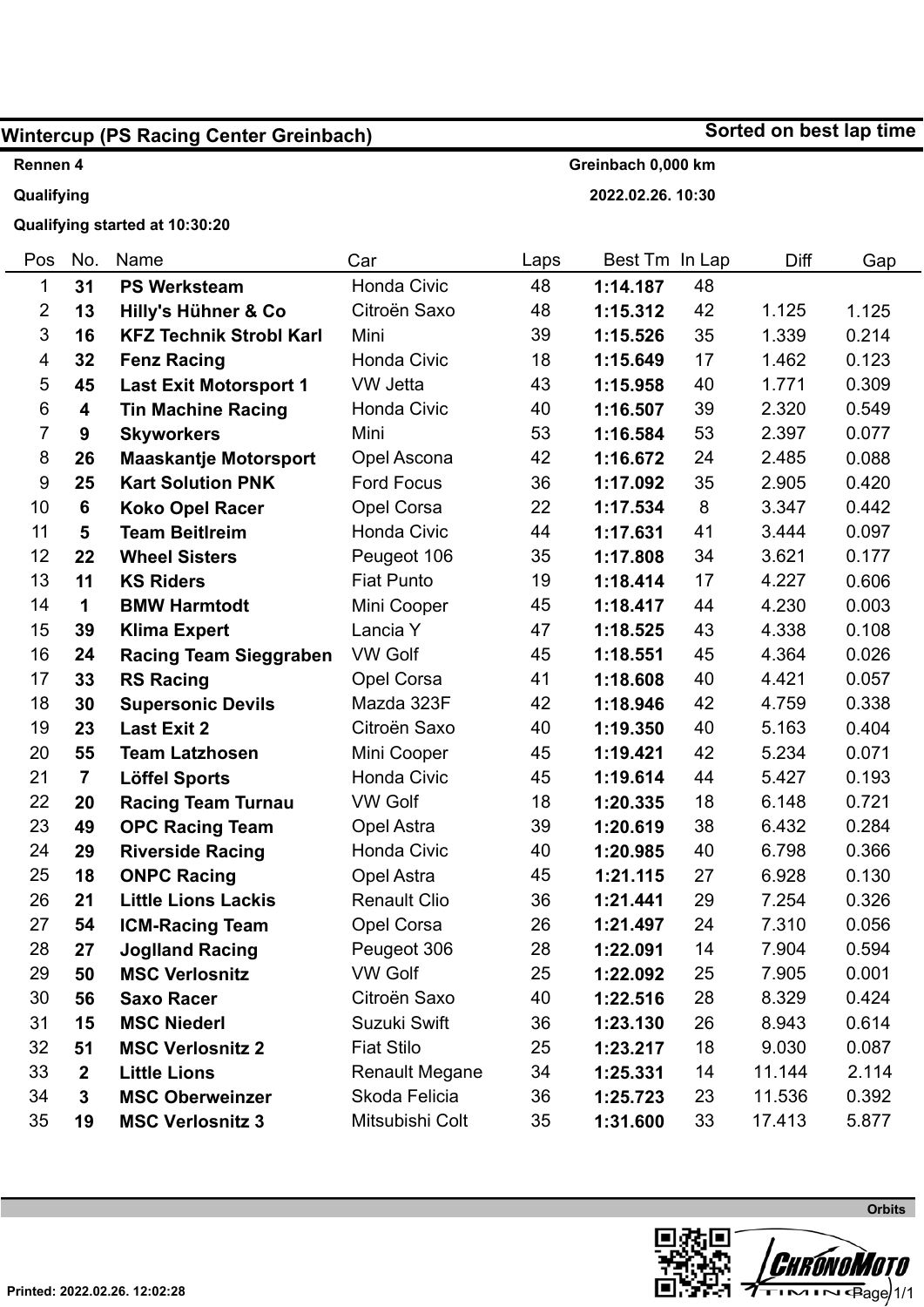## Rennen 4

#### Qualifying

### Qualifying started at 10:30:20

| Lap                     | Lap Tm                   | Diff        | <b>Time of Day</b> | Lap                      | Lap Tm                       | Diff        | <b>Time of Day</b> | Lap                     | Lap Tm                      | Diff        | <b>Time of Day</b> |
|-------------------------|--------------------------|-------------|--------------------|--------------------------|------------------------------|-------------|--------------------|-------------------------|-----------------------------|-------------|--------------------|
|                         |                          |             |                    | 13                       | 1:24.358                     | $+9.046$    | 10:55:36.162       | 29                      | 1:19.026                    | $+3.500$    | 11:46:09.339       |
| (31) PS Werksteam       |                          |             |                    | 14                       | 1:26.440                     | $+11.128$   | 10:57:02.602       | 30                      | 1:16.360                    | $+0.834$    | 11:47:25.699       |
| 1                       | 1:25.116                 | $+10.929$   | 10:31:55.094       | 15                       | 1:22.519                     | $+7.207$    | 10:58:25.121       | 31                      | 1:17.303                    | $+1.777$    | 11:48:43.002       |
| $\overline{2}$          | 1:19.785                 | $+5.598$    | 10:33:14.879       | 16                       | 1:22.685                     | $+7.373$    | 10:59:47.806       | 32                      | 1:16.742                    | $+1.216$    | 11:49:59.744       |
| 3                       | 1:19.114                 | $+4.927$    | 10:34:33.993       | 17                       | 1:21.710                     | $+6.398$    | 11:01:09.516       | 33                      | 1:18.819                    | $+3.293$    | 11:51:18.563       |
| 4                       | 1:23.167                 | $+8.980$    | 10:35:57.160       | 18                       | 1:20.291                     | $+4.979$    | 11:02:29.807       | 34                      | 1:22.146                    | $+6.620$    | 11:52:40.709       |
| 5                       |                          | $+4.529$    | 10:37:15.876       | 19                       | 1:19.684                     | $+4.372$    | 11:03:49.491       | 35                      | 1:15.526                    |             | 11:53:56.235       |
| 6                       | 1:18.716                 |             |                    | 20                       | 1:20.434                     | $+5.122$    | 11:05:09.925       | 36                      | 1:15.848                    | $+0.322$    | 11:55:12.083       |
|                         | 1:19.527                 | $+5.340$    | 10:38:35.403       | 21                       | 1:21.928                     | $+6.616$    | 11:06:31.853       | 37                      | 1:23.011                    | $+7.485$    | 11:56:35.094       |
| $\overline{7}$          | 1:21.338                 | $+7.151$    | 10:39:56.741       | 22                       | 1:19.951                     | $+4.639$    | 11:07:51.804       | 38                      | 1:29.330                    | $+13.804$   | 11:58:04.424       |
| 8                       | 1:32.886                 | +18.699     | 10:41:29.627       | 23                       | 4:19.626                     | $+3:04.314$ | 11:12:11.430       | 39                      |                             | $+11.244$   | 11:59:31.194       |
| 9                       | 1:21.644                 | $+7.457$    | 10:42:51.271       | 24                       | 1:29.718                     | $+14.406$   | 11:13:41.148       |                         | 1:26.770                    |             |                    |
| 10                      | 1:21.759                 | $+7.572$    | 10:44:13.030       | 25                       | 1:21.656                     | $+6.344$    | 11:15:02.804       |                         |                             |             |                    |
| 11                      | 7:32.650                 | $+6:18.463$ | 10:51:45.680       |                          |                              |             |                    |                         | (32) Fenz Racing            |             |                    |
| 12                      | 1:19.054                 | $+4.867$    | 10:53:04.734       | 26                       | 1:18.844                     | $+3.532$    | 11:16:21.648       | 1                       | 1:41.216                    | $+25.567$   | 11:21:44.582       |
| 13                      | 1:22.855                 | $+8.668$    | 10:54:27.589       | $27\,$                   | 1:18.999                     | $+3.687$    | 11:17:40.647       | $\overline{\mathbf{c}}$ | 1:32.241                    | $+16.592$   | 11:23:16.823       |
| 14                      | 1:22.147                 | $+7.960$    | 10:55:49.736       | 28                       | 7:22.564                     | +6:07.252   | 11:25:03.211       | 3                       | 1:26.834                    | $+11.185$   | 11:24:43.657       |
| 15                      | 1:32.965                 | $+18.778$   | 10:57:22.701       | 29                       | 1:26.022                     | $+10.710$   | 11:26:29.233       | $\overline{4}$          | 1:28.994                    | $+13.345$   | 11:26:12.651       |
| $16\,$                  | 1:22.400                 | $+8.213$    | 10:58:45.101       | $30\,$                   | 1:17.673                     | $+2.361$    | 11:27:46.906       | 5                       | 1:23.954                    | $+8.305$    | 11:27:36.605       |
| 17                      | 1:25.162                 | $+10.975$   | 11:00:10.263       | $31\,$                   | 1:18.430                     | $+3.118$    | 11:29:05.336       | 6                       | 1:24.199                    | $+8.550$    | 11:29:00.804       |
| 18                      | 7:16.307                 | $+6:02.120$ | 11:07:26.570       | 32                       | 1:17.609                     | $+2.297$    | 11:30:22.945       | $\overline{7}$          | 3:21.549                    | $+2:05.900$ | 11:32:22.353       |
| 19                      | 1:26.138                 | $+11.951$   | 11:08:52.708       | 33                       | 1:21.622                     | $+6.310$    | 11:31:44.567       | 8                       | 1:35.561                    | $+19.912$   | 11:33:57.914       |
| 20                      | 1:18.348                 | $+4.161$    | 11:10:11.056       | 34                       | 1:20.470                     | $+5.158$    | 11:33:05.037       | 9                       | 1:26.912                    | $+11.263$   | 11:35:24.826       |
| 21                      | 1:21.031                 | $+6.844$    | 11:11:32.087       | 35                       | 1:17.845                     | $+2.533$    | 11:34:22.882       | 10                      | 9:29.554                    | $+8:13.905$ | 11:44:54.380       |
| 22                      | 1:15.611                 | $+1.424$    | 11:12:47.698       | 36                       | 1:17.169                     | $+1.857$    | 11:35:40.051       | 11                      | 1:24.830                    | $+9.181$    | 11:46:19.210       |
| 23                      | 1:28.428                 | $+14.241$   | 11:14:16.126       | 37                       | 9:11.460                     | $+7:56.148$ | 11:44:51.511       | 12                      | 1:23.147                    | $+7.498$    | 11:47:42.357       |
| 24                      | 1:18.884                 | $+4.697$    | 11:15:35.010       | 38                       | 1:25.326                     | $+10.014$   | 11:46:16.837       | 13                      | 1:17.250                    | $+1.601$    | 11:48:59.607       |
| 25                      | 1:47.516                 | +33.329     | 11:17:22.526       | 39                       | 1:20.053                     | $+4.741$    | 11:47:36.890       | 14                      | 1:17.303                    | $+1.654$    | 11:50:16.910       |
| 26                      | 1:18.459                 | $+4.272$    | 11:18:40.985       | 40                       | 1:19.028                     | $+3.716$    | 11:48:55.918       | 15                      | 1:15.714                    | $+0.065$    | 11:51:32.624       |
| 27                      | 1:14.616                 | $+0.429$    | 11:19:55.601       | 41                       | 1:15.867                     | $+0.555$    | 11:50:11.785       | 16                      | 1:17.964                    | $+2.315$    | 11:52:50.588       |
| 28                      | 1:21.996                 | $+7.809$    | 11:21:17.597       | 42                       | 1:15.312                     |             | 11:51:27.097       | 17                      | 1:15.649                    |             | 11:54:06.237       |
| 29                      | 1:18.733                 | $+4.546$    | 11:22:36.330       | 43                       | 1:20.355                     | $+5.043$    | 11:52:47.452       | 18                      | 1:16.697                    | $+1.048$    | 11:55:22.934       |
| 30                      | 1:30.764                 | $+16.577$   | 11:24:07.094       | 44                       | 1:17.853                     | $+2.541$    | 11:54:05.305       |                         |                             |             |                    |
| 31                      |                          | +45.908     | 11:26:07.189       | 45                       | 1:26.103                     | $+10.791$   | 11:55:31.408       |                         | (45) Last Exit Motorsport 1 |             |                    |
|                         | 2:00.095                 |             |                    | 46                       | 1:17.886                     | $+2.574$    | 11:56:49.294       | $\mathbf{1}$            | 1:31.354                    | $+15.396$   | 10:37:01.474       |
| 32                      | 1:25.397                 | $+11.210$   | 11:27:32.586       | 47                       | 1:16.463                     | $+1.151$    | 11:58:05.757       | $\overline{\mathbf{c}}$ | 1:20.650                    | $+4.692$    | 10:38:22.124       |
| 33                      | 1:14.335                 | $+0.148$    | 11:28:46.921       | 48                       | 1:16.902                     | $+1.590$    | 11:59:22.659       | 3                       | 1:31.515                    | $+15.557$   | 10:39:53.639       |
| 34                      | 3:09.372                 | $+1:55.185$ | 11:31:56.293       |                          |                              |             |                    | $\overline{4}$          | 4:13.478                    | $+2:57.520$ | 10:44:07.117       |
| 35                      | 1:28.387                 | $+14.200$   | 11:33:24.680       |                          | (16) KFZ Technik Strobl Karl |             |                    | 5                       | 6:37.100                    | $+5:21.142$ | 10:50:44.217       |
| $36\,$                  | 1:17.839                 | $+3.652$    | 11:34:42.519       | 1                        | 1:36.395                     | $+20.869$   | 10:32:10.681       | 6                       |                             |             |                    |
| 37                      | 1:22.194                 | $+8.007$    | 11:36:04.713       | 2                        | 1:29.104                     | $+13.578$   | 10:33:39.785       |                         | 1:20.247                    | $+4.289$    | 10:52:04.464       |
| 38                      | 8:44.870                 | +7:30.683   | 11:44:49.583       | 3                        | 1:20.488                     | $+4.962$    | 10:35:00.273       | $\overline{7}$          | 1:18.819                    | $+2.861$    | 10:53:23.283       |
| 39                      | 1:17.620                 | $+3.433$    | 11:46:07.203       |                          |                              |             |                    | 8                       | 1:24.223                    | $+8.265$    | 10:54:47.506       |
| 40                      | 1:15.127                 | $+0.940$    | 11:47:22.330       | 4                        | 1:22.169                     | $+6.643$    | 10:36:22.442       | 9                       | 1:19.834                    | $+3.876$    | 10:56:07.340       |
| 41                      | 1:15.728                 | $+1.541$    | 11:48:38.058       | 5                        | 2:09.245                     | $+53.719$   | 10:38:31.687       | 10                      | 4:13.156                    | +2:57.198   | 11:00:20.496       |
| 42                      | 1:14.304                 | $+0.117$    | 11:49:52.362       | 6                        | 1:23.987                     | $+8.461$    | 10:39:55.674       | 11                      | 1:38.946                    | +22.988     | 11:01:59.442       |
| 43                      | 1:52.123                 | $+37.936$   | 11:51:44.485       | $\overline{\mathcal{I}}$ | 3:37.570                     | $+2:22.044$ | 10:43:33.244       | 12                      | 1:21.201                    | $+5.243$    | 11:03:20.643       |
| 44                      | 1:23.212                 | $+9.025$    | 11:53:07.697       | 8                        | 1:28.015                     | $+12.489$   | 10:45:01.259       | 13                      | 1:18.146                    | $+2.188$    | 11:04:38.789       |
| 45                      | 56.898                   | $-17.289$   | 11:54:04.595       | 9                        | 5:48.511                     | +4:32.985   | 10:50:49.770       | 14                      | 1:22.045                    | $+6.087$    | 11:06:00.834       |
| 46                      | 1:07.192                 | $-6.995$    | 11:55:11.787       | 10                       | 2:09.337                     | $+53.811$   | 10:52:59.107       | 15                      | 1:18.268                    | $+2.310$    | 11:07:19.102       |
| 47                      | 1:14.880                 | $+0.693$    | 11:56:26.667       | 11                       | 1:41.954                     | $+26.428$   | 10:54:41.061       | 16                      | 1:27.450                    | $+11.492$   | 11:08:46.552       |
| 48                      | 1:03.034                 | $-11.153$   | 11:57:29.701       | 12                       | 1:24.027                     | $+8.501$    | 10:56:05.088       | 17                      | 1:22.011                    | $+6.053$    | 11:10:08.563       |
| 49                      | 1:15.464                 | $+1.277$    | 11:58:45.165       | 13                       | 2:59.174                     | +1:43.648   | 10:59:04.262       | 18                      | 1:17.653                    | $+1.695$    | 11:11:26.216       |
| 50                      | 1:14.187                 |             | 11:59:59.352       | 14                       | 1:24.868                     | $+9.342$    | 11:00:29.130       | 19                      | 1:16.375                    | $+0.417$    | 11:12:42.591       |
|                         |                          |             |                    | 15                       | 1:24.230                     | $+8.704$    | 11:01:53.360       | 20                      | 1:25.988                    | $+10.030$   | 11:14:08.579       |
|                         | (13) Hilly's Hühner & Co |             |                    | 16                       | 1:21.796                     | $+6.270$    | 11:03:15.156       | 21                      | 1:25.859                    | $+9.901$    | 11:15:34.438       |
| 1                       | 1:26.930                 | $+11.618$   | 10:32:47.499       | 17                       | 1:23.046                     | $+7.520$    | 11:04:38.202       | 22                      | 1:28.391                    | $+12.433$   | 11:17:02.829       |
| $\overline{\mathbf{c}}$ | 1:28.376                 | $+13.064$   | 10:34:15.875       | 18                       | 1:20.810                     | $+5.284$    | 11:05:59.012       | 23                      | 1:18.286                    | $+2.328$    | 11:18:21.115       |
| 3                       | 1:27.299                 | $+11.987$   | 10:35:43.174       | 19                       | 1:19.601                     | $+4.075$    | 11:07:18.613       | 24                      | 1:17.587                    | $+1.629$    | 11:19:38.702       |
| 4                       | 1:20.859                 | $+5.547$    | 10:37:04.033       | 20                       | 1:59.519                     | +43.993     | 11:09:18.132       | 25                      | 3:29.446                    | +2:13.488   | 11:23:08.148       |
| 5                       | 1:21.475                 | $+6.163$    | 10:38:25.508       | 21                       | 1:25.263                     | $+9.737$    | 11:10:43.395       | 26                      | 1:25.920                    | $+9.962$    | 11:24:34.068       |
| 6                       | 1:25.211                 | $+9.899$    | 10:39:50.719       | 22                       | 1:22.205                     | $+6.679$    | 11:12:05.600       | 27                      | 1:17.181                    | $+1.223$    | 11:25:51.249       |
| 7                       | 1:23.625                 | $+8.313$    | 10:41:14.344       | 23                       | 1:21.161                     | $+5.635$    | 11:13:26.761       | 28                      | 1:17.034                    | $+1.076$    | 11:27:08.283       |
| 8                       | 1:22.433                 | $+7.121$    | 10:42:36.777       | 24                       | 1:21.459                     | $+5.933$    | 11:14:48.220       | 29                      | 1:59.739                    | $+43.781$   | 11:29:08.022       |
|                         |                          |             |                    | 25                       | 1:18.452                     | $+2.926$    | 11:16:06.672       | 30                      | 1:47.057                    | $+31.099$   | 11:30:55.079       |
| 9                       | 1:21.318                 | $+6.006$    | 10:43:58.095       | 26                       | 8:10.111                     | +6:54.585   | 11:24:16.783       | 31                      | 2:40.432                    | $+1:24.474$ | 11:33:35.511       |
| 10                      | 7:26.208                 | +6:10.896   | 10:51:24.303       | 27                       | 11:16.354                    | +10:00.828  | 11:35:33.137       | 32                      | 1:38.549                    | $+22.591$   | 11:35:14.060       |
| 11                      | 1:26.052                 | $+10.740$   | 10:52:50.355       | 28                       | 9:17.176                     | +8:01.650   | 11:44:50.313       | 33                      | 11:29.286                   | +10:13.328  | 11:46:43.346       |
| 12                      | 1:21.449                 | $+6.137$    | 10:54:11.804       |                          |                              |             |                    |                         |                             |             |                    |

Greinbach 0,000 km

2022.02.26. 10:30

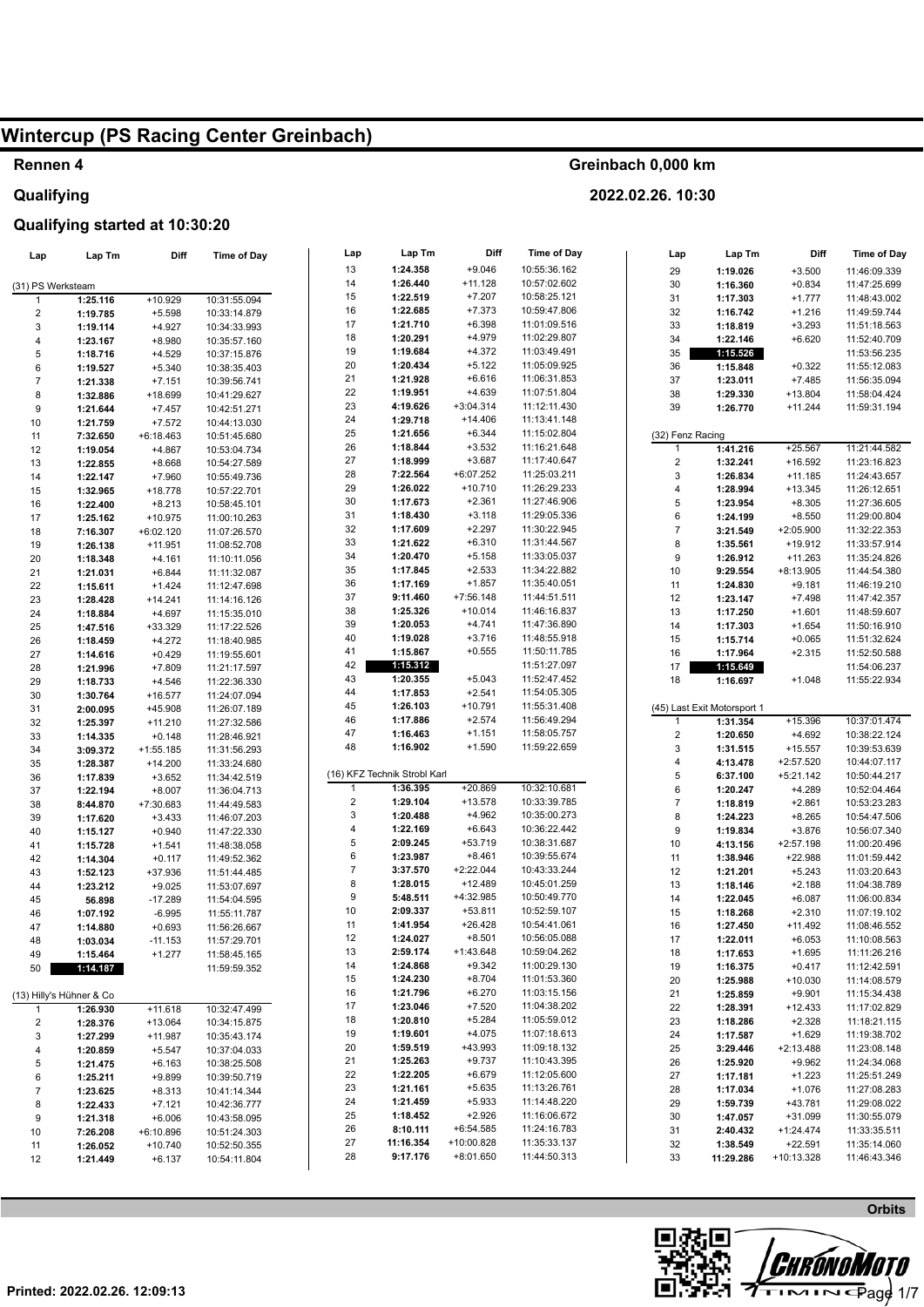## Rennen 4

#### Qualifying

### Qualifying started at 10:30:20

| Lap            | Lap Tm                 | Diff        | <b>Time of Day</b> | Lap                     | Lap Tm                     | Diff        | <b>Time of Day</b> | Lap                     | Lap Tm                 | Diff        | <b>Time of Day</b> |
|----------------|------------------------|-------------|--------------------|-------------------------|----------------------------|-------------|--------------------|-------------------------|------------------------|-------------|--------------------|
| 34             | 1:19.130               | $+3.172$    | 11:48:02.476       | 13                      | 1:23.590                   | $+7.006$    | 10:55:34.678       | 24                      | 1:16.672               |             | 11:21:40.266       |
| 35             | 1:32.024               | $+16.066$   | 11:49:34.500       | 14                      | 1:22.703                   | $+6.119$    | 10:56:57.381       | 25                      | 1:20.474               | $+3.802$    | 11:23:00.740       |
| 36             | 1:17.515               | $+1.557$    | 11:50:52.015       | 15                      | 1:20.411                   | $+3.827$    | 10:58:17.792       | 26                      | 1:29.465               | $+12.793$   | 11:24:30.205       |
| 37             | 1:16.432               | $+0.474$    | 11:52:08.447       | 16                      | 1:26.860                   | $+10.276$   | 10:59:44.652       | 27                      | 1:16.935               | $+0.263$    | 11:25:47.140       |
| 38             | 1:17.456               | $+1.498$    | 11:53:25.903       | 17                      | 1:20.469                   | $+3.885$    | 11:01:05.121       | 28                      | 1:17.609               | $+0.937$    | 11:27:04.749       |
| 39             | 1:19.079               | $+3.121$    | 11:54:44.982       | 18                      | 1:21.120                   | $+4.536$    | 11:02:26.241       | 29                      | 4:57.383               | $+3:40.711$ | 11:32:02.132       |
| 40             | 1:15.958               |             | 11:56:00.940       | 19                      | 1:20.055                   | $+3.471$    | 11:03:46.296       | 30                      | 1:32.379               | $+15.707$   | 11:33:34.511       |
| 41             | 1:19.691               | $+3.733$    | 11:57:20.631       | 20                      | 1:20.534                   | $+3.950$    | 11:05:06.830       | 31                      | 1:45.832               | $+29.160$   | 11:35:20.343       |
| 42             | 1:20.324               | $+4.366$    | 11:58:40.955       | 21                      | 1:19.739                   | $+3.155$    | 11:06:26.569       | 32                      | 9:32.456               | +8:15.784   | 11:44:52.799       |
| 43             | 1:18.189               | $+2.231$    | 11:59:59.144       | 22                      | 1:20.450                   | $+3.866$    | 11:07:47.019       | 33                      | 1:25.630               | $+8.958$    | 11:46:18.429       |
|                |                        |             |                    | 23                      | 1:20.759                   | $+4.175$    | 11:09:07.778       | 34                      | 1:22.615               | $+5.943$    | 11:47:41.044       |
|                | (4) Tin Machine Racing |             |                    | 24                      | 3:30.624                   | $+2:14.040$ | 11:12:38.402       | 35                      | 1:18.036               | $+1.364$    | 11:48:59.080       |
|                | 1:28.542               | $+12.035$   | 10:33:53.361       | 25                      | 1:25.133                   | $+8.549$    | 11:14:03.535       | 36                      | 1:19.102               | $+2.430$    | 11:50:18.182       |
| $\overline{c}$ | 1:28.016               | $+11.509$   | 10:35:21.377       | 26                      | 1:22.208                   | $+5.624$    | 11:15:25.743       | 37                      | 1:19.196               | $+2.524$    | 11:51:37.378       |
| 3              | 2:02.283               | +45.776     | 10:37:23.660       | 27                      | 1:26.052                   | $+9.468$    | 11:16:51.795       | 38                      | 1:19.548               | $+2.876$    | 11:52:56.926       |
| 4              | 1:21.182               | $+4.675$    | 10:38:44.842       | 28                      | 1:19.514                   | $+2.930$    | 11:18:11.309       | 39                      | 1:21.990               | $+5.318$    | 11:54:18.916       |
| 5              | 2:33.628               | $+1:17.121$ | 10:41:18.470       | 29                      | 1:20.738                   | $+4.154$    | 11:19:32.047       | 40                      | 1:20.130               | $+3.458$    | 11:55:39.046       |
| 6              | 1:31.648               | $+15.141$   | 10:42:50.118       | 30                      | 1:22.039                   | $+5.455$    | 11:20:54.086       | 41                      | 1:19.187               | $+2.515$    | 11:56:58.233       |
| $\overline{7}$ | 1:24.673               | $+8.166$    | 10:44:14.791       | 31                      | 1:22.737                   | $+6.153$    | 11:22:16.823       | 42                      | 1:16.999               | $+0.327$    | 11:58:15.232       |
| 8              | 6:47.563               | $+5:31.056$ | 10:51:02.354       | 32                      | 1:20.983                   | $+4.399$    | 11:23:37.806       |                         |                        |             |                    |
| 9              | 1:29.337               | $+12.830$   | 10:52:31.691       | 33                      | 1:17.213                   | $+0.629$    | 11:24:55.019       |                         | (25) Kart Solution PNK |             |                    |
| $10$           | 1:24.610               | $+8.103$    | 10:53:56.301       | 34                      | 1:25.393                   | $+8.809$    | 11:26:20.412       | 1                       | 1:38.800               | $+21.708$   | 10:32:42.839       |
| 11             | 1:18.557               | $+2.050$    | 10:55:14.858       | 35                      | 1:17.515                   | $+0.931$    | 11:27:37.927       | $\overline{2}$          | 1:38.772               | $+21.680$   | 10:34:21.611       |
| 12             |                        | $+49.241$   |                    | 36                      | 1:17.309                   | $+0.725$    | 11:28:55.236       | 3                       | 1:35.987               | +18.895     | 10:35:57.598       |
|                | 2:05.748               |             | 10:57:20.606       | 37                      | 2:00.571                   | +43.987     | 11:30:55.807       | 4                       | 1:21.870               | $+4.778$    | 10:37:19.468       |
| 13             | 5:39.042               | $+4:22.535$ | 11:02:59.648       | 38                      | 1:22.431                   | $+5.847$    | 11:32:18.238       | 5                       | 1:22.671               | $+5.579$    |                    |
| 14             | 1:29.712               | $+13.205$   | 11:04:29.360       | 39                      | 1:19.250                   | $+2.666$    | 11:33:37.488       | 6                       |                        | $+4.116$    | 10:38:42.139       |
| 15             | 1:20.325               | $+3.818$    | 11:05:49.685       | 40                      | 1:24.196                   | $+7.612$    | 11:35:01.684       | $\overline{7}$          | 1:21.208               |             | 10:40:03.347       |
| 16             | 1:23.060               | $+6.553$    | 11:07:12.745       | 41                      | 1:19.919                   | $+3.335$    | 11:36:21.603       |                         | 1:28.883               | $+11.791$   | 10:41:32.230       |
| 17             | 1:22.381               | $+5.874$    | 11:08:35.126       | 42                      |                            | $+7:17.447$ | 11:44:55.634       | 8                       | 9:13.463               | $+7:56.371$ | 10:50:45.693       |
| 18             | 2:31.022               | $+1:14.515$ | 11:11:06.148       |                         | 8:34.031                   |             |                    | 9                       | 1:22.501               | $+5.409$    | 10:52:08.194       |
| 19             | 1:25.389               | $+8.882$    | 11:12:31.537       | 43                      | 1:52.375                   | $+35.791$   | 11:46:48.009       | $10$                    | 1:20.903               | $+3.811$    | 10:53:29.097       |
| 20             | 1:25.612               | $+9.105$    | 11:13:57.149       | 44                      | 1:18.676                   | $+2.092$    | 11:48:06.685       | 11                      | 1:23.060               | $+5.968$    | 10:54:52.157       |
| 21             | 2:18.195               | +1:01.688   | 11:16:15.344       | 45                      | 1:19.284                   | $+2.700$    | 11:49:25.969       | 12                      | 1:30.215               | $+13.123$   | 10:56:22.372       |
| 22             | 1:24.534               | $+8.027$    | 11:17:39.878       | 46                      | 1:19.603                   | $+3.019$    | 11:50:45.572       | 13                      | 1:28.231               | $+11.139$   | 10:57:50.603       |
| 23             | 1:22.108               | $+5.601$    | 11:19:01.986       | 47                      | 1:17.382                   | $+0.798$    | 11:52:02.954       | 14                      | 1:21.287               | $+4.195$    | 10:59:11.890       |
| 24             | 1:22.916               | $+6.409$    | 11:20:24.902       | 48                      | 1:19.686                   | $+3.102$    | 11:53:22.640       | 15                      | 2:32.024               | +1:14.932   | 11:01:43.914       |
| 25             | 11:33.152              | +10:16.645  | 11:31:58.054       | 49                      | 1:16.952                   | $+0.368$    | 11:54:39.592       | 16                      | 1:25.823               | $+8.731$    | 11:03:09.737       |
| 26             | 1:31.364               | $+14.857$   | 11:33:29.418       | 50                      | 1:19.627                   | $+3.043$    | 11:55:59.219       | 17                      | 1:41.183               | $+24.091$   | 11:04:50.920       |
| 27             | 1:21.450               | $+4.943$    | 11:34:50.868       | 51                      | 1:36.946                   | $+20.362$   | 11:57:36.165       | 18                      | 1:19.803               | $+2.711$    | 11:06:10.723       |
| 28             | 1:17.930               | $+1.423$    | 11:36:08.798       | 52                      | 1:23.477                   | $+6.893$    | 11:58:59.642       | 19                      | 5:04.871               | +3:47.779   | 11:11:15.594       |
| 29             | 8:40.781               | $+7:24.274$ | 11:44:49.579       | 53                      | 1:16.584                   |             | 12:00:16.226       | 20                      | 1:30.040               | $+12.948$   | 11:12:45.634       |
| $30\,$         | 1:19.086               | $+2.579$    | 11:46:08.665       |                         |                            |             |                    | 21                      | 1:33.414               | $+16.322$   | 11:14:19.048       |
| 31             | 1:18.684               | $+2.177$    | 11:47:27.349       |                         | (26) Maaskantje Motorsport |             |                    | 22                      | 1:45.925               | +28.833     | 11:16:04.973       |
| 32             | 1:16.924               | $+0.417$    | 11:48:44.273       | $\mathbf{1}$            | 1:20.446                   | $+3.774$    | 10:32:59.202       | 23                      | 3:53.358               | $+2:36.266$ | 11:19:58.331       |
| 33             | 1:20.167               | $+3.660$    | 11:50:04.440       | $\boldsymbol{2}$        | 1:28.384                   | $+11.712$   | 10:34:27.586       | 24                      | 1:33.039               | $+15.947$   | 11:21:31.370       |
| 34             | 1:21.335               | $+4.828$    | 11:51:25.775       | 3                       | 1:17.947                   | $+1.275$    | 10:35:45.533       | 25                      | 1:19.316               | $+2.224$    | 11:22:50.686       |
| 35             | 1:21.192               | $+4.685$    | 11:52:46.967       | $\overline{\mathbf{4}}$ | 1:17.000                   | $+0.328$    | 10:37:02.533       | 26                      | 7:19.002               | +6:01.910   | 11:30:09.688       |
| 36             | 1:17.282               | $+0.775$    | 11:54:04.249       | 5                       | 5:32.048                   | +4:15.376   | 10:42:34.581       | 27                      | 1:32.604               | $+15.512$   | 11:31:42.292       |
| 37             | 1:17.762               | $+1.255$    | 11:55:22.011       | $\,6$                   | 1:44.365                   | $+27.693$   | 10:44:18.946       | 28                      | 2:26.017               | +1:08.925   | 11:34:08.309       |
| 38             | 1:19.206               | $+2.699$    | 11:56:41.217       | $\overline{7}$          | 6:31.299                   | +5:14.627   | 10:50:50.245       | 29                      | 10:42.340              | +9:25.248   | 11:44:50.649       |
| 39             | 1:16.507               |             | 11:57:57.724       | 8                       | 1:38.771                   | $+22.099$   | 10:52:29.016       | 30                      | 1:24.045               | $+6.953$    | 11:46:14.694       |
| 40             | 1:25.103               | $+8.596$    | 11:59:22.827       | 9                       | 1:51.562                   | $+34.890$   | 10:54:20.578       | 31                      | 5:48.774               | +4:31.682   | 11:52:03.468       |
|                |                        |             |                    | 10                      | 1:20.289                   | $+3.617$    | 10:55:40.867       | 32                      | 1:37.203               | $+20.111$   | 11:53:40.671       |
| (9) Skyworkers |                        |             |                    | 11                      | 4:15.908                   | +2:59.236   | 10:59:56.775       | 33                      | 1:17.477               | $+0.385$    | 11:54:58.148       |
| $\mathbf{1}$   | 1:31.012               | $+14.428$   | 10:32:02.698       | 12                      | 1:30.729                   | $+14.057$   | 11:01:27.504       | 34                      | 1:41.502               | $+24.410$   | 11:56:39.650       |
| $\overline{c}$ | 1:21.868               | $+5.284$    | 10:33:24.566       | 13                      | 1:20.430                   | $+3.758$    | 11:02:47.934       | 35                      | 1:17.092               |             | 11:57:56.742       |
| 3              | 3:06.217               | +1:49.633   | 10:36:30.783       | 14                      | 1:17.528                   | $+0.856$    | 11:04:05.462       | 36                      | 1:35.016               | $+17.924$   | 11:59:31.758       |
| 4              | 1:27.901               | $+11.317$   | 10:37:58.684       | 15                      | 2:49.547                   | +1:32.875   | 11:06:55.009       |                         |                        |             |                    |
| $\,$ 5 $\,$    | 1:23.382               | $+6.798$    | 10:39:22.066       | 16                      | 1:26.272                   | $+9.600$    | 11:08:21.281       |                         | (6) Koko Opel Racer    |             |                    |
| 6              | 1:18.712               | $+2.128$    | 10:40:40.778       | 17                      | 1:20.253                   | $+3.581$    | 11:09:41.534       | $\mathbf{1}$            | 1:42.917               | $+25.383$   | 10:32:19.421       |
| $\overline{7}$ | 1:17.560               | $+0.976$    | 10:41:58.338       | 18                      | 1:20.806                   | $+4.134$    | 11:11:02.340       | $\overline{\mathbf{c}}$ | 1:25.272               | $+7.738$    | 10:33:44.693       |
| 8              |                        | $+2.400$    | 10:43:17.322       | 19                      | 3:58.204                   | +2:41.532   | 11:15:00.544       | 3                       | 1:20.359               | $+2.825$    | 10:35:05.052       |
|                | 1:18.984               |             |                    | 20                      | 1:17.323                   | $+0.651$    | 11:16:17.867       | 4                       | 1:19.575               | $+2.041$    | 10:36:24.627       |
| 9              | 1:18.848               | $+2.264$    | 10:44:36.170       | 21                      | 1:16.772                   | $+0.100$    | 11:17:34.639       | 5                       | 1:36.389               | +18.855     |                    |
| 10             | 6:40.415               | +5:23.831   | 10:51:16.585       | 22                      | 1:17.595                   | $+0.923$    | 11:18:52.234       |                         |                        | $+3.983$    | 10:38:01.016       |
| 11             | 1:32.671               | $+16.087$   | 10:52:49.256       | 23                      | 1:31.360                   | +14.688     | 11:20:23.594       | 6<br>$\overline{7}$     | 1:21.517               |             | 10:39:22.533       |
| 12             | 1:21.832               | $+5.248$    | 10:54:11.088       |                         |                            |             |                    |                         | 1:18.883               | $+1.349$    | 10:40:41.416       |

Greinbach 0,000 km 2022.02.26. 10:30

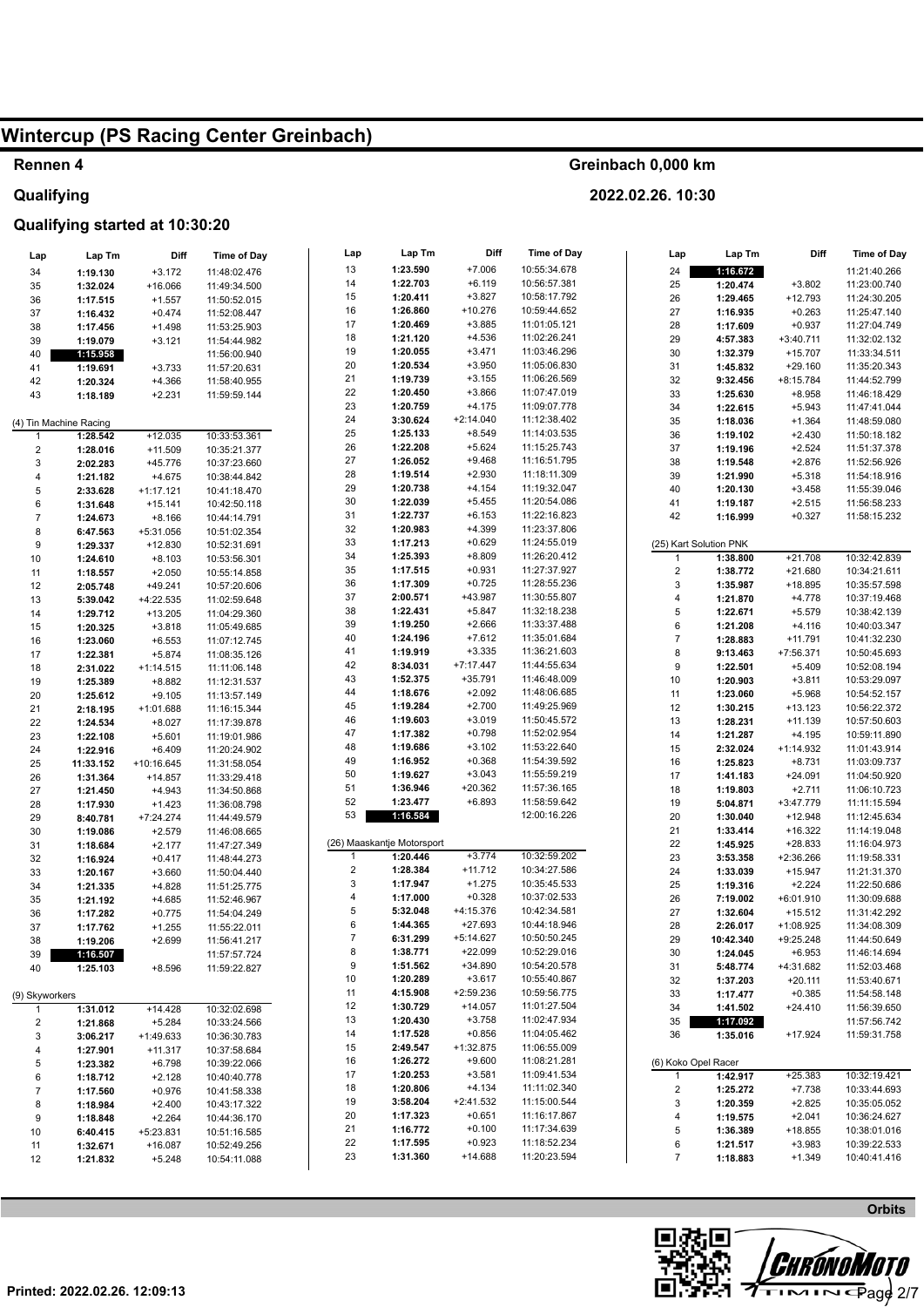# Rennen 4

#### Qualifying

### Qualifying started at 10:30:20

| Lap                          | Lap Tm               | Diff                 | <b>Time of Day</b>           | Lap                     | Lap Tm               | Diff                  | Time of Day                  | Lap                     | Lap Tm               | Diff                 | <b>Time of Day</b>           |
|------------------------------|----------------------|----------------------|------------------------------|-------------------------|----------------------|-----------------------|------------------------------|-------------------------|----------------------|----------------------|------------------------------|
| 8                            | 1:17.534             |                      | 10:41:58.950                 | $\overline{\mathbf{4}}$ | 1:28.953             | $+11.145$             | 10:36:45.070                 | 12                      | 1:19.987             | $+1.570$             | 10:53:23.066                 |
| 9                            | 1:19.408             | $+1.874$             | 10:43:18.358                 | 5                       | 1:28.100             | $+10.292$             | 10:38:13.170                 | 13                      | 1:23.427             | $+5.010$             | 10:54:46.493                 |
| 10                           | 7:32.129             | $+6:14.595$          | 10:50:50.487                 | $\,6$                   | 1:28.047             | $+10.239$             | 10:39:41.217                 | 14                      | 1:19.304             | $+0.887$             | 10:56:05.797                 |
| 11                           | 1:31.732             | $+14.198$            | 10:52:22.219                 | $\overline{7}$          | 1:27.599             | $+9.791$              | 10:41:08.816                 | 15                      | 3:56.657             | $+2:38.240$          | 11:00:02.454                 |
| 12                           | 1:40.704             | $+23.170$            | 10:54:02.923                 | 8                       | 1:26.200             | $+8.392$              | 10:42:35.016                 | 16                      | 1:29.962             | $+11.545$            | 11:01:32.416                 |
| 13                           | 1:26.763             | $+9.229$             | 10:55:29.686                 | 9                       | 1:25.810             | $+8.002$              | 10:44:00.826                 | 17                      | 1:23.369             | $+4.952$             | 11:02:55.785                 |
| 14                           | 1:27.607             | $+10.073$            | 10:56:57.293                 | 10                      | 7:29.432             | +6:11.624             | 10:51:30.258                 | 18                      | 1:30.230             | $+11.813$            | 11:04:26.015                 |
| 15                           | 1:26.212             | $+8.678$             | 10:58:23.505                 | 11                      | 1:24.392             | $+6.584$              | 10:52:54.650                 | 19                      | 1:22.203             | $+3.786$             | 11:05:48.218                 |
| 16                           | 5:54.476             | +4:36.942            | 11:04:17.981                 | 12                      | 1:20.504             | $+2.696$              | 10:54:15.154                 | 20                      | 1:23.657             | $+5.240$             | 11:07:11.875                 |
| 17                           | 1:24.927             | $+7.393$             | 11:05:42.908                 | 13                      | 1:21.231             | $+3.423$              | 10:55:36.385                 | 21                      | 1:29.695             | $+11.278$            | 11:08:41.570                 |
| 18                           | 1:26.940             | $+9.406$             | 11:07:09.848                 | 14                      | 1:20.162             | $+2.354$              | 10:56:56.547                 | 22                      | 1:28.999             | $+10.582$            | 11:10:10.569                 |
| 19                           | 1:20.585             | $+3.051$             | 11:08:30.433                 | 15                      | 1:18.786             | $+0.978$              | 10:58:15.333                 | 23                      | 3:26.761             | $+2:08.344$          | 11:13:37.330                 |
| 20                           | 1:21.468             | $+3.934$             | 11:09:51.901                 | 16                      | 1:21.982             | $+4.174$              | 10:59:37.315                 | 24                      | 1:30.023             | $+11.606$            | 11:15:07.353                 |
| 21                           | 1:21.631             | $+4.097$             | 11:11:13.532                 | 17                      | 1:21.810             | $+4.002$              | 11:00:59.125                 | 25                      | 1:23.587             | $+5.170$             | 11:16:30.940                 |
| 22                           | 1:22.003             | $+4.469$             | 11:12:35.535                 | 18                      | 1:19.410             | $+1.602$              | 11:02:18.535                 | 26                      | 1:25.118             | $+6.701$             | 11:17:56.058                 |
|                              |                      |                      |                              | 19                      | 1:18.635             | $+0.827$              | 11:03:37.170                 | 27                      | 1:21.806             | $+3.389$             | 11:19:17.864                 |
| (5) Team BeitIreim           |                      |                      |                              | 20                      | 4:39.590             | +3:21.782             | 11:08:16.760                 | 28                      | 2:37.788             | $+1:19.371$          | 11:21:55.652                 |
| $\mathbf{1}$                 | 1:23.607             | $+5.976$             | 10:31:51.933                 | 21                      | 1:28.196             | $+10.388$             | 11:09:44.956                 | 29                      | 1:30.893             | $+12.476$            | 11:23:26.545                 |
| $\sqrt{2}$                   | 1:21.488             | $+3.857$             | 10:33:13.421                 | 22                      | 1:25.331             | $+7.523$              | 11:11:10.287                 | 30                      | 1:26.562             | $+8.145$             | 11:24:53.107                 |
| $\mathsf 3$                  | 1:18.716             | $+1.085$             | 10:34:32.137                 | 23                      | 1:24.176             | $+6.368$              | 11:12:34.463                 | 31                      | 8:18.230             | +6:59.813            | 11:33:11.337                 |
| $\overline{4}$               |                      | $+5.803$             | 10:35:55.571                 | 24                      | 1:28.833             | $+11.025$             | 11:14:03.296                 | 32                      | 1:28.268             | $+9.851$             | 11:34:39.605                 |
|                              | 1:23.434             |                      |                              | 25                      | 1:24.529             | $+6.721$              | 11:15:27.825                 | 33                      | 1:27.737             | $+9.320$             | 11:36:07.342                 |
| 5                            | 1:19.080             | $+1.449$             | 10:37:14.651                 | 26                      | 1:26.381             | $+8.573$              | 11:16:54.206                 | 34                      | 8:43.366             | +7:24.949            | 11:44:50.708                 |
| $\,6$                        | 7:06.532             | $+5:48.901$          | 10:44:21.183                 | 27                      | 1:28.754             | $+10.946$             | 11:18:22.960                 | 35                      |                      | $+4.298$             | 11:46:13.423                 |
| $\overline{7}$               | 6:30.386             | +5:12.755            | 10:50:51.569                 | 28                      | 1:23.962             | $+6.154$              | 11:19:46.922                 | 36                      | 1:22.715             |                      |                              |
| 8                            | 1:32.543             | $+14.912$            | 10:52:24.112                 | 29                      | 1:22.764             | $+4.956$              | 11:21:09.686                 |                         | 1:20.147             | $+1.730$             | 11:47:33.570                 |
| 9                            | 1:23.427             | $+5.796$             | 10:53:47.539                 | 30                      | 8:02.573             | +6:44.765             | 11:29:12.259                 | 37                      | 1:22.099             | $+3.682$             | 11:48:55.669                 |
| 10                           | 1:24.756             | $+7.125$             | 10:55:12.295                 | 31                      | 1:19.995             | $+2.187$              | 11:30:32.254                 | 38                      | 1:20.178             | $+1.761$             | 11:50:15.847                 |
| 11                           | 1:21.496             | $+3.865$             | 10:56:33.791                 | 32                      |                      | $+0.374$              |                              | 39                      | 1:20.243             | $+1.826$             | 11:51:36.090                 |
| 12                           | 1:26.694             | $+9.063$             | 10:58:00.485                 | 33                      | 1:18.182<br>1:19.086 | $+1.278$              | 11:31:50.436<br>11:33:09.522 | 40                      | 1:19.568             | $+1.151$             | 11:52:55.658                 |
| 13                           | 1:22.328             | $+4.697$             | 10:59:22.813                 | 34                      |                      |                       |                              | 41                      | 1:22.657             | $+4.240$             | 11:54:18.315                 |
| 14                           | 1:20.449             | $+2.818$             | 11:00:43.262                 | 35                      | 1:17.808             |                       | 11:34:27.330                 | 42                      | 1:20.237             | $+1.820$             | 11:55:38.552                 |
| 15                           | 3:28.513             | +2:10.882            | 11:04:11.775                 |                         | 1:19.205             | $+1.397$              | 11:35:46.535                 | 43                      | 1:20.683             | $+2.266$             | 11:56:59.235                 |
| 16                           | 1:23.899             | $+6.268$             | 11:05:35.674                 | (11) KS Riders          |                      |                       |                              | 44                      | 1:18.417             |                      | 11:58:17.652                 |
| 17                           | 1:18.958             |                      |                              |                         |                      |                       |                              |                         |                      |                      |                              |
|                              |                      | $+1.327$             | 11:06:54.632                 |                         |                      |                       |                              | 45                      | 1:18.983             | $+0.566$             | 11:59:36.635                 |
| 18                           | 1:18.676             | $+1.045$             | 11:08:13.308                 | 1                       | 1:35.582             | $+17.168$             | 10:32:09.729                 |                         |                      |                      |                              |
| 19                           | 1:21.537             | $+3.906$             | 11:09:34.845                 | $\sqrt{2}$              | 1:23.392             | $+4.978$              | 10:33:33.121                 |                         | (39) Klima Expert    |                      |                              |
| 20                           | 1:26.009             | $+8.378$             | 11:11:00.854                 | 3                       | 1:28.115             | $+9.701$              | 10:35:01.236                 | $\mathbf{1}$            | 1:40.063             | $+21.538$            | 10:32:18.603                 |
| 21                           | 1:26.898             | $+9.267$             | 11:12:27.752                 | $\overline{4}$          | 1:23.106             | $+4.692$              | 10:36:24.342                 | $\overline{2}$          | 1:24.466             | $+5.941$             | 10:33:43.069                 |
| 22                           | 1:25.364             | $+7.733$             | 11:13:53.116                 | 5                       | 1:24.388             | $+5.974$              | 10:37:48.730                 | 3                       | 1:18.925             | $+0.400$             | 10:35:01.994                 |
| 23                           | 1:22.316             | $+4.685$             | 11:15:15.432                 | $\,6$                   | 1:35.374             | +16.960               | 10:39:24.104                 | $\overline{\mathbf{4}}$ | 1:21.002             | $+2.477$             | 10:36:22.996                 |
| 24                           | 1:19.813             | $+2.182$             | 11:16:35.245                 | $\overline{7}$          | 1:20.254             | $+1.840$              | 10:40:44.358                 | 5                       | 1:22.733             | $+4.208$             | 10:37:45.729                 |
| 25                           | 9:02.882             | $+7:45.251$          | 11:25:38.127                 | 8                       | 1:20.554             | $+2.140$              | 10:42:04.912                 | 6                       | 1:21.359             | $+2.834$             | 10:39:07.088                 |
| 26                           | 1:21.956             | $+4.325$             | 11:27:00.083                 | 9                       | 1:18.690             | $+0.276$              | 10:43:23.602                 | $\overline{7}$          | 1:19.631             | $+1.106$             | 10:40:26.719                 |
| 27                           | 1:19.901             | $+2.270$             | 11:28:19.984                 | 10                      | 1:22.796             | $+4.382$              | 10:44:46.398                 | 8                       | 3:22.318             | $+2:03.793$          | 10:43:49.037                 |
| 28                           | 1:25.198             | $+7.567$             | 11:29:45.182                 | 11                      | 5:56.840             | +4:38.426             | 10:50:43.238                 | $\boldsymbol{9}$        | 1:28.269             | $+9.744$             | 10:45:17.306                 |
| 29                           | 1:23.544             | $+5.913$             | 11:31:08.726                 | 12                      | 1:20.332             | $+1.918$              | 10:52:03.570                 | 10                      | 5:27.237             | +4:08.712            | 10:50:44.543                 |
| 30                           | 1:24.521             | $+6.890$             | 11:32:33.247                 | 13                      | 1:19.256             | $+0.842$              | 10:53:22.826                 | 11                      | 1:22.219             | $+3.694$             | 10:52:06.762                 |
| 31                           | 1:21.111             | $+3.480$             | 11:33:54.358                 | 14                      | 1:21.417             | $+3.003$              | 10:54:44.243                 | 12                      | 1:20.217             | $+1.692$             | 10:53:26.979                 |
| 32                           | 1:23.435             | $+5.804$             | 11:35:17.793                 | 15                      | 1:19.091             | $+0.677$              | 10:56:03.334                 | 13                      | 1:24.055             | $+5.530$             | 10:54:51.034                 |
| 33                           | 9:33.985             | +8:16.354            | 11:44:51.778                 | 16                      | 1:24.344             | $+5.930$              | 10:57:27.678                 | 14                      | 1:23.529             | $+5.004$             | 10:56:14.563                 |
| 34                           | 1:25.820             | $+8.189$             | 11:46:17.598                 | 17                      | 1:18.414             |                       | 10:58:46.092                 | 15                      | 1:20.538             | $+2.013$             | 10:57:35.101                 |
| 35                           | 1:19.537             | $+1.906$             | 11:47:37.135                 | 18                      | 2:02.797             | +44.383               | 11:00:48.889                 | 16                      | 4:57.964             | +3:39.439            | 11:02:33.065                 |
| 36                           | 1:19.294             | $+1.663$             | 11:48:56.429                 | 19                      | 1:30.439             | $+12.025$             | 11:02:19.328                 | 17                      | 1:24.209             | $+5.684$             | 11:03:57.274                 |
|                              |                      |                      |                              |                         |                      |                       |                              | 18                      | 1:20.200             | $+1.675$             | 11:05:17.474                 |
| 37                           | 1:20.210             | $+2.579$             | 11:50:16.639                 | (1) BMW Harmtodt        |                      |                       |                              | 19                      | 1:21.575             | $+3.050$             | 11:06:39.049                 |
| 38<br>39                     | 1:19.997<br>1:19.716 | $+2.366$<br>$+2.085$ | 11:51:36.636<br>11:52:56.352 | $\mathbf{1}$            | 1:38.530             | $+20.113$             | 10:32:37.597                 | 20                      | 1:20.620             | $+2.095$             | 11:07:59.669                 |
|                              |                      | $+9.463$             | 11:54:23.446                 | $\overline{\mathbf{c}}$ | 1:30.233             | $+11.816$             | 10:34:07.830                 | 21                      | 1:26.697             | $+8.172$             | 11:09:26.366                 |
| 40                           | 1:27.094             |                      |                              | 3                       | 1:20.404             | $+1.987$              | 10:35:28.234                 | 22                      | 1:30.177             | +11.652              | 11:10:56.543                 |
| 41                           | 1:17.631             |                      | 11:55:41.077                 | 4                       | 1:23.595             | $+5.178$              | 10:36:51.829                 |                         | 1:20.516             | $+1.991$             | 11:12:17.059                 |
| 42                           | 1:18.758             | $+1.127$             | 11:56:59.835                 | 5                       | 1:21.918             | $+3.501$              | 10:38:13.747                 | 23                      |                      |                      |                              |
| 43                           | 1:18.506             | $+0.875$             | 11:58:18.341                 | $\,6$                   | 1:20.948             | $+2.531$              | 10:39:34.695                 | 24                      | 3:52.146             | +2:33.621            | 11:16:09.205<br>11:17:31.424 |
| 44                           | 1:18.908             | $+1.277$             | 11:59:37.249                 | $\overline{7}$          | 1:19.820             | $+1.403$              | 10:40:54.515                 | 25                      | 1:22.219             | $+3.694$             |                              |
|                              |                      |                      |                              |                         |                      | $+0.945$              | 10:42:13.877                 | 26                      | 1:19.472             | $+0.947$             | 11:18:50.896                 |
| (22) Wheel Sisters           |                      |                      |                              | 8                       | 1:19.362<br>1:21.391 | $+2.974$              | 10:43:35.268                 | 27                      | 1:19.368             | $+0.843$             | 11:20:10.264                 |
| $\mathbf{1}$                 | 1:38.044             | $+20.236$            | 10:32:13.587                 | 9                       |                      |                       | 10:50:42.301                 | 28                      | 1:24.530             | $+6.005$             | 11:21:34.794                 |
| $\overline{\mathbf{c}}$<br>3 | 1:30.887<br>1:31.643 | $+13.079$<br>+13.835 | 10:33:44.474<br>10:35:16.117 | 10<br>11                | 7:07.033<br>1:20.778 | +5:48.616<br>$+2.361$ | 10:52:03.079                 | 29<br>30                | 1:19.876<br>1:19.317 | $+1.351$<br>$+0.792$ | 11:22:54.670<br>11:24:13.987 |

Greinbach 0,000 km 2022.02.26. 10:30

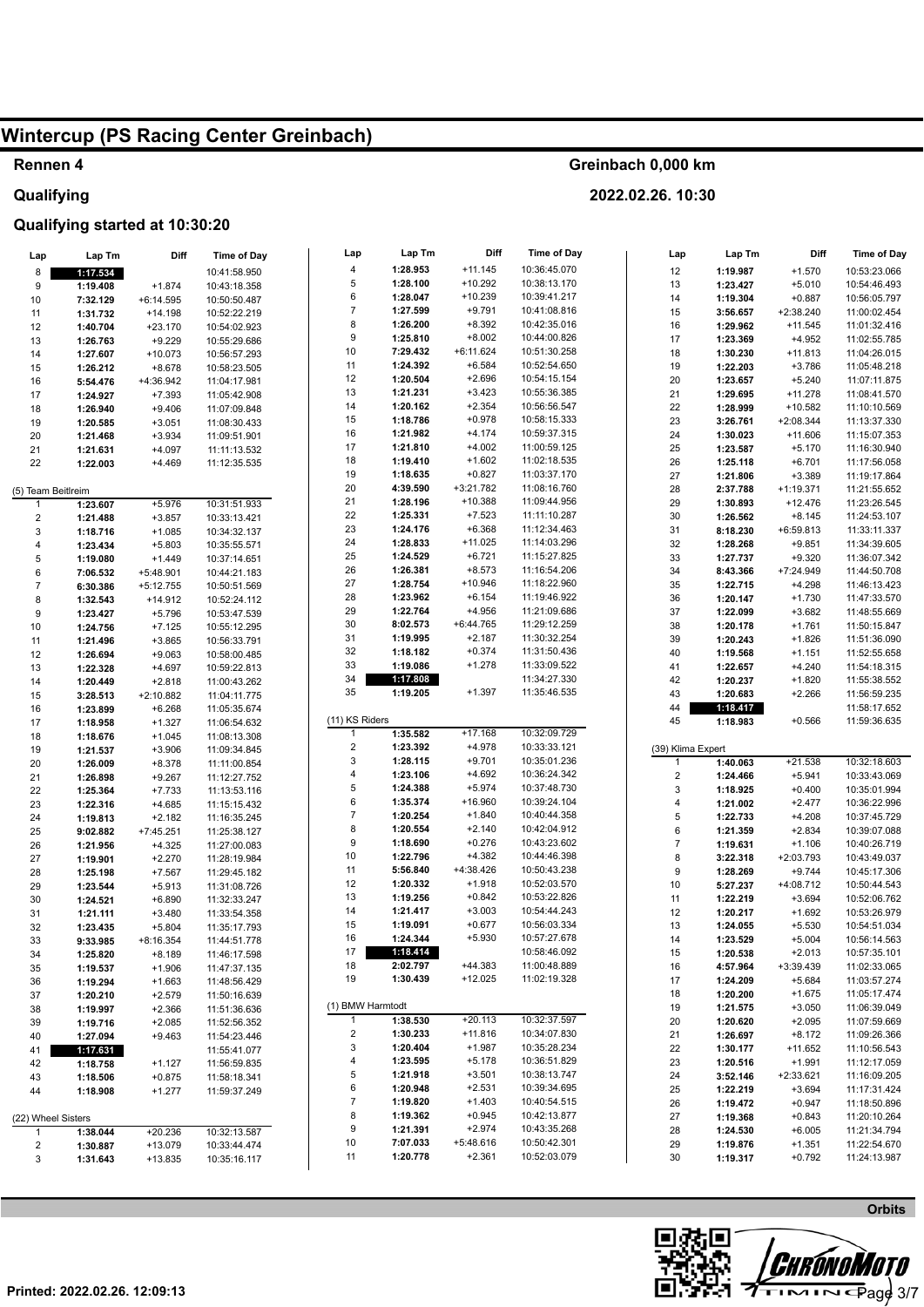## Rennen 4

#### Qualifying

### Qualifying started at 10:30:20

| Lap            | Lap Tm                                  | Diff                     | <b>Time of Day</b>           | Lap                 |
|----------------|-----------------------------------------|--------------------------|------------------------------|---------------------|
| 31             | 1:19.671                                | $+1.146$                 | 11:25:33.658                 | 1                   |
| 32             | 1:19.593                                | $+1.068$                 | 11:26:53.251                 | 2                   |
| 33             | 1:20.555                                | $+2.030$                 | 11:28:13.806                 | 3                   |
| 34             | 3:01.593                                | +1:43.068                | 11:31:15.399                 | 4                   |
| 35             | 1:27.334                                | $+8.809$                 | 11:32:42.733                 | 5                   |
| 36             | 1:20.506                                | $+1.981$                 | 11:34:03.239                 | 6<br>$\overline{7}$ |
| 37             | 1:20.647                                | $+2.122$                 | 11:35:23.886                 | 8                   |
| 38<br>39       | 12:54.768<br>1:23.826                   | $+11:36.243$<br>$+5.301$ | 11:48:18.654<br>11:49:42.480 | 9                   |
| 40             | 1:22.925                                | $+4.400$                 | 11:51:05.405                 | 10                  |
| 41             | 1:20.608                                | $+2.083$                 | 11:52:26.013                 | 11                  |
| 42             | 1:19.944                                | $+1.419$                 | 11:53:45.957                 | 12                  |
| 43             | 1:18.525                                |                          | 11:55:04.482                 | 13                  |
| 44             | 1:20.168                                | $+1.643$                 | 11:56:24.650                 | 14                  |
| 45             | 1:20.537                                | $+2.012$                 | 11:57:45.187                 | 15                  |
| 46             | 1:19.528                                | $+1.003$                 | 11:59:04.715                 | 16                  |
| 47             | 1:21.495                                | $+2.970$                 | 12:00:26.210                 | 17<br>18            |
|                |                                         |                          |                              | 19                  |
| 1              | (24) Racing Team Sieggraben<br>1:43.974 | $+25.423$                | 10:32:31.075                 | 20                  |
| 2              | 1:29.094                                | $+10.543$                | 10:34:00.169                 | 21                  |
| 3              | 1:26.958                                | $+8.407$                 | 10:35:27.127                 | 22                  |
| 4              | 2:42.414                                | +1:23.863                | 10:38:09.541                 | 23                  |
| 5              | 1:30.089                                | +11.538                  | 10:39:39.630                 | 24                  |
| 6              | 1:24.265                                | $+5.714$                 | 10:41:03.895                 | 25                  |
| 7              | 1:22.668                                | $+4.117$                 | 10:42:26.563                 | 26                  |
| 8              | 1:25.660                                | $+7.109$                 | 10:43:52.223                 | 27<br>28            |
| 9              | 6:55.316                                | +5:36.765                | 10:50:47.539                 | 29                  |
| 10<br>11       | 1:23.758                                | $+5.207$                 | 10:52:11.297                 | 30                  |
| 12             | 1:19.754<br>1:21.571                    | $+1.203$<br>$+3.020$     | 10:53:31.051<br>10:54:52.622 | 31                  |
| 13             | 1:25.315                                | $+6.764$                 | 10:56:17.937                 | 32                  |
| 14             | 1:19.436                                | $+0.885$                 | 10:57:37.373                 | 33                  |
| 15             | 1:23.600                                | $+5.049$                 | 10:59:00.973                 | 34                  |
| 16             | 1:21.724                                | $+3.173$                 | 11:00:22.697                 | 35                  |
| 17             | 5:39.666                                | +4:21.115                | 11:06:02.363                 | 36                  |
| 18             | 1:29.818                                | $+11.267$                | 11:07:32.181                 | 37                  |
| 19             | 1:23.001                                | $+4.450$                 | 11:08:55.182                 | 38<br>39            |
| 20             | 1:21.919                                | $+3.368$                 | 11:10:17.101                 | 40                  |
| 21             | 1:24.363                                | $+5.812$                 | 11:11:41.464                 | 41                  |
| 22<br>23       | 4:02.174<br>1:41.423                    | $+2:43.623$<br>+22.872   | 11:15:43.638<br>11:17:25.061 |                     |
| 24             | 1:33.195                                | $+14.644$                | 11:18:58.256                 | (30) Sup            |
| 25             | 1:28.869                                | +10.318                  | 11:20:27.125                 | 1                   |
| 26             | 3:37.089                                | $+2:18.538$              | 11:24:04.214                 | 2                   |
| 27             | 1:26.173                                | $+7.622$                 | 11:25:30.387                 | 3                   |
| 28             | 1:22.416                                | $+3.865$                 | 11:26:52.803                 | 4                   |
| 29             | 1:24.008                                | $+5.457$                 | 11:28:16.811                 | 5                   |
| 30             | 1:27.359                                | $+8.808$                 | 11:29:44.170                 | 6<br>$\overline{7}$ |
| 31             | 1:23.179                                | +4.628                   | 11:31:07.349<br>11:32:32.878 | 8                   |
| 32<br>33       | 1:25.529<br>3:01.764                    | $+6.978$<br>+1:43.213    | 11:35:34.642                 | 9                   |
| 34             | 9:18.454                                | +7:59.903                | 11:44:53.096                 | 10                  |
| 35             | 1:27.669                                | $+9.118$                 | 11:46:20.765                 | 11                  |
| 36             | 1:23.001                                | $+4.450$                 | 11:47:43.766                 | 12                  |
| 37             | 1:22.538                                | $+3.987$                 | 11:49:06.304                 | 13                  |
| 38             | 1:57.534                                | +38.983                  | 11:51:03.838                 | 14                  |
| 39             | 1:19.945                                | $+1.394$                 | 11:52:23.783                 | 15                  |
| 40             | 1:18.997                                | $+0.446$                 | 11:53:42.780                 | 16<br>17            |
| 41             | 1:18.774                                | $+0.223$                 | 11:55:01.554                 | 18                  |
| 42<br>43       | 1:19.338                                | $+0.787$                 | 11:56:20.892<br>11:57:39.517 | 19                  |
| 44             | 1:18.625<br>1:21.552                    | $+0.074$<br>$+3.001$     | 11:59:01.069                 | 20                  |
| 45             | 1:18.551                                |                          | 12:00:19.620                 | 21                  |
|                |                                         |                          |                              | 22                  |
| (33) RS Racing |                                         |                          |                              | 23                  |

| 1        | 1:27.022             | $+8.414$               | 10:33:14.154                 |
|----------|----------------------|------------------------|------------------------------|
| 2        | 1:25.502             | $+6.894$               | 10:34:39.656                 |
| 3        | 3:03.440             | +1:44.832              | 10:37:43.096                 |
| 4        | 1:33.137             | $+14.529$              | 10:39:16.233                 |
| 5        | 1:27.115             | $+8.507$               | 10:40:43.348                 |
| 6        | 1:27.092             | $+8.484$               | 10:42:10.440                 |
| 7        | 8:36.417             | +7:17.809              | 10:50:46.857                 |
| 8        | 1:26.165             | $+7.557$               | 10:52:13.022                 |
| 9        | 1:22.990             | $+4.382$               | 10:53:36.012                 |
|          |                      | $+4.702$               |                              |
| 10<br>11 | 1:23.310             | $+10.363$              | 10:54:59.322<br>10:56:28.293 |
|          | 1:28.971             | $+5.282$               |                              |
| 12       | 1:23.890             |                        | 10:57:52.183                 |
| 13       | 1:23.691             | $+5.083$               | 10:59:15.874                 |
| 14       | 6:28.805<br>1:30.465 | +5:10.197<br>$+11.857$ | 11:05:44.679                 |
| 15<br>16 |                      | $+3.173$               | 11:07:15.144<br>11:08:36.925 |
|          | 1:21.781<br>1:22.329 |                        |                              |
| 17       |                      | $+3.721$               | 11:09:59.254                 |
| 18       | 1:21.571             | $+2.963$               | 11:11:20.825                 |
| 19       | 1:21.127             | $+2.519$               | 11:12:41.952                 |
| 20<br>21 | 1:22.610             | $+4.002$<br>$+2.912$   | 11:14:04.562<br>11:15:26.082 |
| 22       | 1:21.520<br>1:26.352 | $+7.744$               | 11:16:52.434                 |
| 23       | 1:20.509             | $+1.901$               | 11:18:12.943                 |
| 24       | 1:21.386             | $+2.778$               | 11:19:34.329                 |
| 25       |                      | $+2.043$               | 11:20:54.980                 |
|          | 1:20.651<br>1:21.104 | $+2.496$               | 11:22:16.084                 |
| 26<br>27 |                      | +4:10.552              | 11:27:45.244                 |
|          | 5:29.160             |                        |                              |
| 28<br>29 | 1:28.839<br>1:24.132 | $+10.231$              | 11:29:14.083<br>11:30:38.215 |
| 30       |                      | $+5.524$<br>$+6.678$   | 11:32:03.501                 |
| 31       | 1:25.286<br>3:12.495 | +1:53.887              | 11:35:15.996                 |
| 32       | 12:04.072            | +10:45.464             | 11:47:20.068                 |
| 33       | 1:22.574             | +3.966                 | 11:48:42.642                 |
| 34       | 1:21.402             | $+2.794$               | 11:50:04.044                 |
| 35       | 1:21.199             | $+2.591$               | 11:51:25.243                 |
| 36       | 1:39.411             | $+20.803$              | 11:53:04.654                 |
| 37       | 1:21.579             | $+2.971$               | 11:54:26.233                 |
| 38       | 1:30.166             | $+11.558$              | 11:55:56.399                 |
| 39       | 1:20.670             | $+2.062$               | 11:57:17.069                 |
| 40       | 1:18.608             |                        | 11:58:35.677                 |
| 41       | 1:19.216             | $+0.608$               | 11:59:54.893                 |
|          |                      |                        |                              |
|          | ) Supersonic Devils  |                        |                              |
| 1        | 1:34.570             | $+15.624$              | 10:32:06.613                 |
| 2        | 1:24.322             | $+5.376$               | 10:33:30.935                 |
| 3        | 6:54.240             | +5:35.294              | 10:40:25.175                 |
| 4        | 1:24.079             | $+5.133$               | 10:41:49.254                 |
| 5        | 1:22.137             | $+3.191$               | 10:43:11.391                 |
| 6        | 1:23.512             | +4.566                 | 10:44:34.903                 |
| 7        | 8:25.956             | $+7:07.010$            | 10:53:00.859                 |
| 8        | 1:26.158             | $+7.212$               | 10:54:27.017                 |
| 9        | 1:22.272             | $+3.326$               | 10:55:49.289                 |
| 10       | 1:22.846             | $+3.900$               | 10:57:12.135                 |
| 11       | 1:21.679             | $+2.733$               | 10:58:33.814                 |
| 12       | 1:31.917             | $+12.971$              | 11:00:05.731                 |
| 13       | 1:27.091             | $+8.145$               | 11:01:32.822                 |
| 14       | 3:07.883             | $+1:48.937$            | 11:04:40.705                 |
| 15       | 1:24.280             | $+5.334$               | 11:06:04.985                 |
| 16       | 1:26.360             | $+7.414$               | 11:07:31.345                 |
| 17       | 1:22.446             | $+3.500$               | 11:08:53.791                 |
| 18       | 1:20.529             | $+1.583$               | 11:10:14.320                 |
| 19       | 1:22.821             | $+3.875$               | 11:11:37.141                 |
|          |                      |                        |                              |
| 20       | 1:20.265             | $+1.319$               | 11:12:57.406                 |
| 21       | 2:19.213             | +1:00.267              | 11:15:16.619                 |
| 22<br>23 | 1:23.885<br>1:21.904 | $+4.939$<br>$+2.958$   | 11:16:40.504<br>11:18:02.408 |

Diff

Lap Tm

Time of Day

#### Greinbach 0,000 km

2022.02.26. 10:30

| ∟aµ                 | гар ш     | பய          | THE OF DAY   |
|---------------------|-----------|-------------|--------------|
| 24                  | 1:27.288  | $+8.342$    | 11:19:29.696 |
| 25                  | 1:23.772  | $+4.826$    | 11:20:53.468 |
|                     | 2:02.390  |             |              |
| 26                  |           | $+43.444$   | 11:22:55.858 |
| 27                  | 1:23.649  | $+4.703$    | 11:24:19.507 |
| 28                  | 1:24.453  | $+5.507$    | 11:25:43.960 |
| 29                  | 1:22.003  | $+3.057$    | 11:27:05.963 |
|                     |           | $+2:17.140$ | 11:30:42.049 |
| 30                  | 3:36.086  |             |              |
| 31                  | 1:22.010  | $+3.064$    | 11:32:04.059 |
| 32                  | 1:23.104  | $+4.158$    | 11:33:27.163 |
| 33                  | 1:21.737  | $+2.791$    | 11:34:48.900 |
| 34                  | 1:18.980  | $+0.034$    | 11:36:07.880 |
|                     |           |             |              |
| 35                  | 8:46.703  | $+7:27.757$ | 11:44:54.583 |
| 36                  | 1:27.878  | $+8.932$    | 11:46:22.461 |
| 37                  | 1:21.542  | $+2.596$    | 11:47:44.003 |
| 38                  | 1:20.463  | $+1.517$    | 11:49:04.466 |
| 39                  | 1:22.087  | $+3.141$    | 11:50:26.553 |
|                     |           |             |              |
| 40                  | 1:19.146  | $+0.200$    | 11:51:45.699 |
| 41                  | 1:23.773  | $+4.827$    | 11:53:09.472 |
| 42                  | 1:18.946  |             | 11:54:28.418 |
|                     |           |             |              |
| (23) Last Exit 2    |           |             |              |
| 1                   |           |             |              |
|                     | 1:38.364  | $+19.014$   | 10:32:46.352 |
| 2                   | 1:28.393  | $+9.043$    | 10:34:14.745 |
| 3                   | 1:24.963  | $+5.613$    | 10:35:39.708 |
| 4                   | 1:20.837  | $+1.487$    | 10:37:00.545 |
| 5                   | 1:20.319  | $+0.969$    | 10:38:20.864 |
| 6                   |           | $+7.646$    | 10:39:47.860 |
|                     | 1:26.996  |             |              |
| 7                   | 11:00.756 | $+9:41.406$ | 10:50:48.616 |
| 8                   | 1:27.922  | $+8.572$    | 10:52:16.538 |
| 9                   | 1:23.383  | $+4.033$    | 10:53:39.921 |
| 10                  | 2:08.012  | +48.662     | 10:55:47.933 |
|                     |           |             |              |
| 11                  | 1:27.271  | $+7.921$    | 10:57:15.204 |
| 12                  | 1:22.880  | $+3.530$    | 10:58:38.084 |
| 13                  | 5:04.584  | $+3:45.234$ | 11:03:42.668 |
| 14                  | 1:28.649  | $+9.299$    | 11:05:11.317 |
| 15                  | 1:22.937  | $+3.587$    | 11:06:34.254 |
| 16                  | 1:24.581  | $+5.231$    | 11:07:58.835 |
|                     |           |             |              |
| 17                  | 1:27.087  | $+7.737$    | 11:09:25.922 |
| 18                  | 7:20.131  | +6:00.781   | 11:16:46.053 |
| 19                  | 1:25.253  | $+5.903$    | 11:18:11.306 |
| 20                  | 1:24.975  | $+5.625$    | 11:19:36.281 |
| 21                  | 1:27.312  | $+7.962$    | 11:21:03.593 |
|                     |           |             |              |
| 22                  | 1:23.653  | $+4.303$    | 11:22:27.246 |
| 23                  | 1:24.144  | $+4.794$    | 11:23:51.390 |
| 24                  | 1:23.434  | $+4.084$    | 11:25:14.824 |
| 25                  | 1:22.670  | $+3.320$    | 11:26:37.494 |
| 26                  | 5:01.873  | $+3:42.523$ | 11:31:39.367 |
|                     |           |             |              |
| 27                  | 1:28.212  | $+8.862$    | 11:33:07.579 |
| 28                  | 1:22.260  | $+2.910$    | 11:34:29.839 |
| 29                  | 1:25.693  | $+6.343$    | 11:35:55.532 |
| 30                  | 9:38.812  | $+8:19.462$ | 11:45:34.344 |
| 31                  | 1:30.255  | $+10.905$   | 11:47:04.599 |
| 32                  | 1:21.391  | $+2.041$    | 11:48:25.990 |
|                     |           |             |              |
| 33                  | 1:20.425  | $+1.075$    | 11:49:46.415 |
| 34                  | 1:25.805  | $+6.455$    | 11:51:12.220 |
| 35                  | 1:19.791  | $+0.441$    | 11:52:32.011 |
| 36                  | 1:27.165  | $+7.815$    | 11:53:59.176 |
|                     |           |             |              |
| 37                  | 1:28.000  | $+8.650$    | 11:55:27.176 |
| 38                  | 1:21.722  | $+2.372$    | 11:56:48.898 |
| 39                  | 1:27.126  | $+7.776$    | 11:58:16.024 |
| 40                  | 1:19.350  |             | 11:59:35.374 |
|                     |           |             |              |
| (55) Team Latzhosen |           |             |              |
|                     |           |             |              |
| 1                   | 1:31.069  | $+11.648$   | 10:37:33.693 |
| 2                   | 1:26.257  | $+6.836$    | 10:38:59.950 |
| 3                   | 1:24.106  | $+4.685$    | 10:40:24.056 |

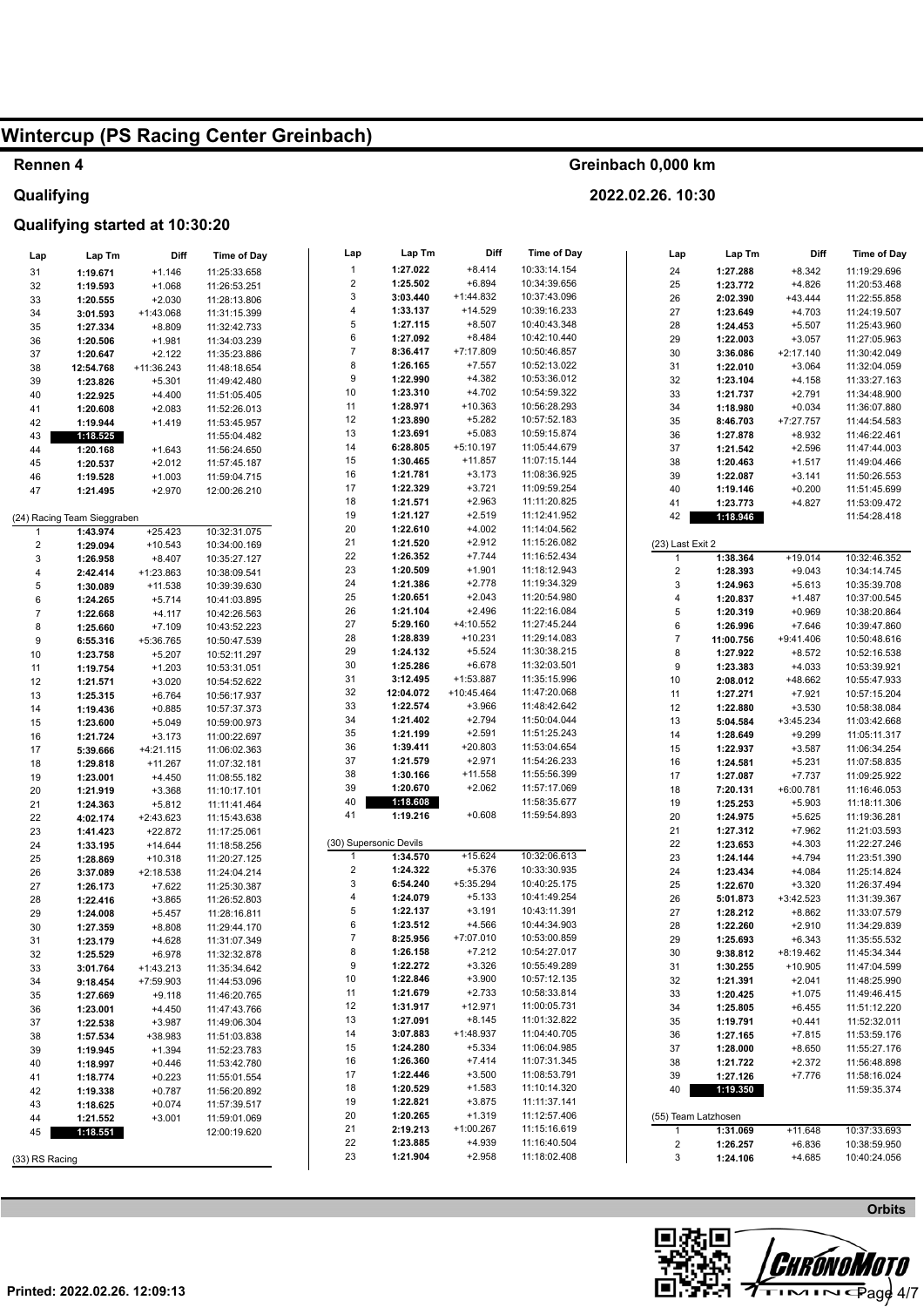## **Rennen 4**

#### **Qualifying**

#### **Qualifying started at 10:30:20**

| Lap                     | Lap Tm               | Diff                  | <b>Time of Day</b>           | Lap                     | Lap Tm                  |
|-------------------------|----------------------|-----------------------|------------------------------|-------------------------|-------------------------|
| 4                       | 1:20.972             | $+1.551$              | 10:41:45.028                 | 23                      | 1:37.222                |
| 5                       | 1:26.741             | $+7.320$              | 10:43:11.769                 | 24                      | 1:35.583                |
| 6                       | 1:23.809             | +4.388                | 10:44:35.578                 | 25                      | 1:27.523                |
| 7                       | 6:13.855             | +4:54.434             | 10:50:49.433                 | 26                      | 1:29.263                |
| 8                       | 1:31.975             | $+12.554$             | 10:52:21.408                 | 27                      | 1:27.356                |
| 9                       | 1:25.766             | $+6.345$              | 10:53:47.174                 | 28                      | 1:27.253                |
| 10                      | 1:24.406             | $+4.985$              | 10:55:11.580                 | 29                      | 1:26.803                |
| 11                      | 1:25.431             | $+6.010$              | 10:56:37.011                 | 30                      | 3:39.454                |
| 12                      | 3:16.836             | $+1:57.415$           | 10:59:53.847                 | 31                      | 1:23.716                |
| 13                      | 1:29.342             | $+9.921$              | 11:01:23.189                 | 32                      | 1:25.668                |
| 14                      | 1:27.141             | $+7.720$              | 11:02:50.330                 | 33                      | 1:26.362                |
| 15                      | 1:25.431             | $+6.010$              | 11:04:15.761                 | 34                      | 1:22.261                |
| 16                      | 1:24.839             | $+5.418$              | 11:05:40.600                 | 35<br>36                | 1:22.127<br>9:29.275    |
| 17                      | 3:46.976             | $+2:27.555$           | 11:09:27.576                 | 37                      | 1:34.620                |
| 18                      | 1:29.731             | $+10.310$             | 11:10:57.307                 | 38                      | 1:21.165                |
| 19<br>20                | 1:24.516<br>1:23.176 | $+5.095$<br>$+3.755$  | 11:12:21.823<br>11:13:44.999 | 39                      | 1:20.625                |
| 21                      | 1:21.581             | $+2.160$              | 11:15:06.580                 | 40                      | 1:21.157                |
| 22                      | 1:21.865             | $+2.444$              | 11:16:28.445                 | 41                      | 1:21.308                |
| 23                      | 1:21.788             | $+2.367$              | 11:17:50.233                 | 42                      | 1:24.029                |
| 24                      | 3:30.656             | $+2:11.235$           | 11:21:20.889                 | 43                      | 1:22.516                |
| 25                      | 1:26.211             | $+6.790$              | 11:22:47.100                 | 44                      | 1:19.614                |
| 26                      | 1:24.998             | $+5.577$              | 11:24:12.098                 | 45                      | 1:26.533                |
| 27                      | 1:22.472             | $+3.051$              | 11:25:34.570                 |                         |                         |
| 28                      | 1:21.679             | $+2.258$              | 11:26:56.249                 |                         | (20) Racing Team Turnau |
| 29                      | 1:25.886             | $+6.465$              | 11:28:22.135                 | 1                       | 1:34.885                |
| 30                      | 2:55.550             | +1:36.129             | 11:31:17.685                 | $\overline{\mathbf{c}}$ | 1:23.267                |
| 31                      | 1:26.545             | $+7.124$              | 11:32:44.230                 | 3                       | 10:06.842               |
| 32                      | 1:21.862             | $+2.441$              | 11:34:06.092                 | 4                       | 1:25.649                |
| 33                      | 1:22.305             | $+2.884$              | 11:35:28.397                 | 5                       | 7:31.756                |
| 34                      | 9:28.511             | +8:09.090             | 11:44:56.908                 | 6                       | 1:28.344                |
| 35                      | 1:27.575             | $+8.154$              | 11:46:24.483                 | $\overline{7}$          | 1:30.074                |
| 36                      | 1:29.429             | $+10.008$             | 11:47:53.912                 | 8                       | 3:33.249                |
| 37                      | 1:21.929             | $+2.508$              | 11:49:15.841                 | 9                       | 1:25.515                |
| 38                      | 1:20.478             | $+1.057$              | 11:50:36.319                 | 10<br>11                | 1:25.263<br>4:15.766    |
| 39                      | 1:21.251             | $+1.830$              | 11:51:57.570                 | 12                      | 1:28.603                |
| 40                      | 1:21.514             | $+2.093$              | 11:53:19.084                 | 13                      | 1:23.424                |
| 41                      | 1:20.183             | $+0.762$              | 11:54:39.267                 | 14                      | 1:28.516                |
| 42<br>43                | 1:19.421<br>1:20.230 | $+0.809$              | 11:55:58.688<br>11:57:18.918 | 15                      | 1:22.880                |
| 44                      | 1:19.509             | $+0.088$              | 11:58:38.427                 | 16                      | 1:20.365                |
| 45                      | 1:21.798             | $+2.377$              | 12:00:00.225                 | 17                      | 1:20.839                |
|                         |                      |                       |                              | 18                      | 1:20.335                |
| (7) Löffel Sports       |                      |                       |                              |                         |                         |
| 1                       | 1:41.207             | $+21.593$             | 10:32:17.008                 |                         | (49) OPC Racing Team    |
| $\overline{\mathbf{c}}$ | 1:25.759             | $+6.145$              | 10:33:42.767                 | 1                       | 1:32.237                |
| 3                       | 1:26.641             | $+7.027$              | 10:35:09.408                 | $\overline{\mathbf{c}}$ | 1:23.411                |
| 4                       | 1:24.554             | $+4.940$              | 10:36:33.962                 | 3                       | 1:21.594                |
| 5                       | 1:31.560             | +11.946               | 10:38:05.522                 | 4                       | 1:22.083                |
| 6                       | 4:14.673             | $+2:55.059$           | 10:42:20.195                 | 5                       | 1:24.367                |
| 7                       | 1:31.603             | +11.989               | 10:43:51.798                 | 6                       | 1:24.424                |
| 8                       | 7:00.294             | +5:40.680             | 10:50:52.092                 | 7                       | 3:12.327                |
| 9                       | 1:38.996             | +19.382               | 10:52:31.088                 | 8<br>9                  | 1:35.448                |
| 10                      | 1:29.711             | $+10.097$             | 10:54:00.799                 | 10                      | 1:26.385<br>5:34.437    |
| 11                      | 1:22.992             | $+3.378$              | 10:55:23.791                 | 11                      | 1:29.277                |
| 12<br>13                | 1:23.494<br>3:10.688 | $+3.880$<br>+1:51.074 | 10:56:47.285<br>10:59:57.973 | 12                      | 1:24.587                |
| 14                      | 1:31.101             | +11.487               | 11:01:29.074                 | 13                      | 1:26.212                |
| 15                      | 1:26.125             | $+6.511$              | 11:02:55.199                 | 14                      | 2:23.779                |
| 16                      | 1:22.153             | $+2.539$              | 11:04:17.352                 | 15                      | 1:28.253                |
| 17                      | 1:24.582             | +4.968                | 11:05:41.934                 | 16                      | 2:49.093                |
| 18                      | 1:25.413             | $+5.799$              | 11:07:07.347                 | 17                      | 1:22.209                |
| 19                      | 1:20.929             | $+1.315$              | 11:08:28.276                 | 18                      | 1:26.231                |
| 20                      | 1:22.945             | $+3.331$              | 11:09:51.221                 | 19                      | 1:24.690                |
| 21                      | 1:20.761             | $+1.147$              | 11:11:11.982                 | 20                      | 1:21.290                |
| 22                      | 3:08.971             | +1:49.357             | 11:14:20.953                 | 21                      | 1:23.873                |
|                         |                      |                       |                              |                         |                         |

#### **Greinbach 0,000 km**

**Diff**  +17.608 +15.969 +7.909 +9.649 +7.742 +7.639 +7.189 +2:19.840 +4.102 +6.054 +6.748 +2.647 +2.513 +8:09.661 +15.006 +1.551 +1.011 +1.543 +1.694 +4.415 +2.902 +6.919

**Time of Day**  11:15:58.175 11:17:33.758 11:19:01.281 11:20:30.544 11:21:57.900 11:23:25.153 11:24:51.956 11:28:31.410 11:29:55.126 11:31:20.794 11:32:47.156 11:34:09.417 11:35:31.544 11:45:00.819 11:46:35.439 11:47:56.604 11:49:17.229 11:50:38.386 11:51:59.694 11:53:23.723 11:54:46.239 11:56:05.853 11:57:32.386

+14.550 +2.932 +8:46.507 +5.314 +6:11.421 +8.009 +9.739 +2:12.914 +5.180 +4.928 +2:55.431 +8.268 +3.089 +8.181 +2.545 +0.030 +0.504

10:32:08.084 10:33:31.351 10:43:38.193 10:45:03.842 10:52:35.598 10:54:03.942 10:55:34.016 10:59:07.265 11:00:32.780 11:01:58.043 11:06:13.809 11:07:42.412 11:09:05.836 11:10:34.352 11:11:57.232 11:13:17.597 11:14:38.436 11:15:58.771

10:32:03.651 10:33:27.062 10:34:48.656 10:36:10.739 10:37:35.106 10:38:59.530 10:42:11.857 10:43:47.305 10:45:13.690 10:50:48.127 10:52:17.404 10:53:41.991 10:55:08.203 10:57:31.982 10:59:00.235 11:01:49.328 11:03:11.537 11:04:37.768 11:06:02.458 11:07:23.748 11:08:47.621

+11.618 +2.792 +0.975 +1.464 +3.748 +3.805 +1:51.708 +14.829 +5.766 +4:13.818 +8.658 +3.968 +5.593 +1:03.160 +7.634 +1:28.474 +1.590 +5.612 +4.071 +0.671 +3.254

**2022.02.26. 10:30** 

| Lap                   | Lap Tm    | Diff       | Time of Day  |
|-----------------------|-----------|------------|--------------|
| 22                    | 1:23.081  | $+2.462$   | 11:10:10.702 |
| 23                    | 4:53.003  | +3:32.384  | 11:15:03.705 |
| 24                    | 1:32.931  | $+12.312$  | 11:16:36.636 |
| 25                    | 1:22.761  | $+2.142$   | 11:17:59.397 |
| 26                    | 1:29.042  | $+8.423$   | 11:19:28.439 |
| 27                    | 1:23.898  | $+3.279$   | 11:20:52.337 |
| 28                    | 1:20.740  | $+0.121$   | 11:22:13.077 |
| 29                    | 23:23.071 | +22:02.452 | 11:45:36.148 |
| 30                    | 1:29.200  | $+8.581$   | 11:47:05.348 |
| 31                    | 1:21.823  | $+1.204$   | 11:48:27.171 |
| 32                    | 1:23.716  | $+3.097$   | 11:49:50.887 |
| 33                    | 1:27.181  | $+6.562$   | 11:51:18.068 |
| 34                    | 2:09.940  | +49.321    | 11:53:28.008 |
| 35                    | 1:22.384  | $+1.765$   | 11:54:50.392 |
| 36                    | 1:20.714  | $+0.095$   | 11:56:11.106 |
| 37                    | 1:50.278  | $+29.659$  | 11:58:01.384 |
| 38                    | 1:20.619  |            | 11:59:22.003 |
| 39                    | 1:23.845  |            | 12:00:45.848 |
|                       |           | +3.226     |              |
| (29) Riverside Racing |           |            |              |
| 1                     | 1:50.907  | +29.922    | 10:32:29.228 |
| 2                     | 1:29.325  | $+8.340$   | 10:33:58.553 |
| 3                     | 1:24.688  | $+3.703$   | 10:35:23.241 |
| 4                     | 1:31.203  | $+10.218$  | 10:36:54.444 |
| 5                     | 1:24.746  | $+3.761$   | 10:38:19.190 |
| 6                     | 1:27.106  | $+6.121$   | 10:39:46.296 |
| 7                     | 1:26.817  | $+5.832$   | 10:41:13.113 |
| 8                     | 1:27.240  | $+6.255$   | 10:42:40.353 |
| 9                     | 1:28.176  | $+7.191$   | 10:44:08.529 |
| 10                    | 7:03.864  | +5:42.879  | 10:51:12.393 |
| 11                    | 1:30.995  | $+10.010$  | 10:52:43.388 |
| 12                    | 1:38.389  | $+17.404$  | 10:54:21.777 |
| 13                    | 3:58.834  | +2:37.849  | 10:58:20.611 |
| 14                    | 1:44.831  | +23.846    | 11:00:05.442 |
| 15                    | 1:45.585  | $+24.600$  | 11:01:51.027 |
| 16                    | 1:33.106  | $+12.121$  | 11:03:24.133 |
| 17                    | 1:32.786  | $+11.801$  | 11:04:56.919 |
| 18                    | 1:28.413  | $+7.428$   | 11:06:25.332 |
| 19                    | 1:28.673  | $+7.688$   | 11:07:54.005 |
| 20                    | 1:31.119  | $+10.134$  | 11:09:25.124 |
| 21                    | 1:31.815  | $+10.830$  | 11:10:56.939 |
| 22                    | 1:30.280  | $+9.295$   | 11:12:27.219 |
| 23                    | 1:29.505  | $+8.520$   | 11:13:56.724 |
| 24                    | 1:28.312  | $+7.327$   | 11:15:25.036 |
| 25                    | 1:26.503  | $+5.518$   | 11:16:51.539 |
| 26                    | 6:01.723  | +4:40.738  | 11:22:53.262 |
| 27                    | 1:46.465  | $+25.480$  | 11:24:39.727 |
| 28                    | 1:35.606  | $+14.621$  | 11:26:15.333 |
| 29                    | 1:32.434  | $+11.449$  | 11:27:47.767 |
| 30                    | 1:34.167  | $+13.182$  | 11:29:21.934 |
| 31                    | 1:29.774  | +8.789     | 11:30:51.708 |
| 32                    | 2:06.241  | +45.256    | 11:32:57.949 |
| 33                    | 1:29.162  | $+8.177$   | 11:34:27.111 |
| 34                    | 1:31.358  | $+10.373$  | 11:35:58.469 |
| 35                    | 11:54.084 | +10:33.099 | 11:47:52.553 |
| 36                    | 1:30.269  | $+9.284$   | 11:49:22.822 |
| 37                    | 1:22.361  | $+1.376$   | 11:50:45.183 |
| 38                    | 1:22.899  | $+1.914$   | 11:52:08.082 |
| 39                    | 1:22.497  | $+1.512$   | 11:53:30.579 |
| 40                    | 1:20.985  |            | 11:54:51.564 |
|                       |           |            |              |
| (18) ONPC Racing      |           |            |              |
| 1                     | 1:41.536  | $+20.421$  | 10:32:42.426 |
| 2                     | 1:35.345  | $+14.230$  | 10:34:17.771 |
| 3                     | 1:31.877  | $+10.762$  | 10:35:49.648 |
| 4                     | 1:24.938  | $+3.823$   | 10:37:14.586 |

 $\chi$ **Licensed to: Hungary**   $T$ 

**Orbits**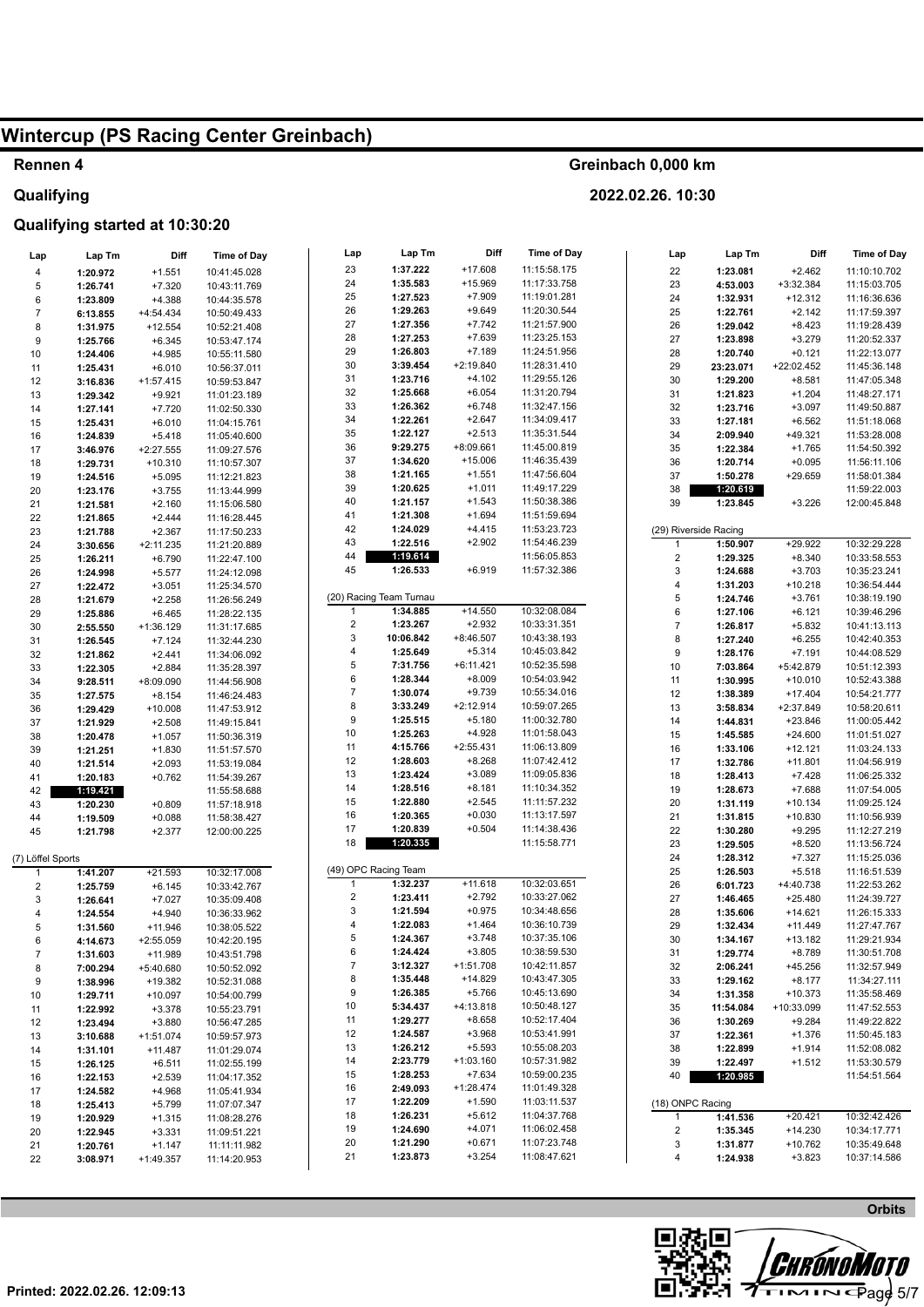**Qualifying started at 10:30:20** 

### **Rennen 4 Qualifying**

### **Greinbach 0,000 km**

**2022.02.26. 10:30** 

| Lap                           | Lap Tm               | Diff                   | <b>Time of Day</b>           | Lap                      | Lap Tm                | Diff                    | <b>Time of Day</b>           | Lap                           | Lap Tm               | Diff                  | Time of Day                  |
|-------------------------------|----------------------|------------------------|------------------------------|--------------------------|-----------------------|-------------------------|------------------------------|-------------------------------|----------------------|-----------------------|------------------------------|
| 5                             | 1:28.878             | $+7.763$               | 10:38:43.464                 | 24                       | 1:28.466              | $+7.025$                | 11:18:19.057                 | 24                            | 1:24.460             | $+2.369$              | 11:21:18.979                 |
| 6                             | 1:23.859             | $+2.744$               | 10:40:07.323                 | 25                       | 1:28.918              | $+7.477$                | 11:19:47.975                 | 25                            | 14:32.846            | +13:10.755            | 11:35:51.825                 |
| $\overline{7}$                | 1:26.460             | $+5.345$               | 10:41:33.783                 | 26                       | 1:28.591              | $+7.150$                | 11:21:16.566                 | 26                            | 13:56.037            | +12:33.946            | 11:49:47.862                 |
| 8                             | 1:24.793             | $+3.678$               | 10:42:58.576                 | 27                       | 5:41.872              | +4:20.431               | 11:26:58.438                 | 27                            | 1:29.341             | $+7.250$              | 11:51:17.203                 |
| 9                             | 1:23.633             | $+2.518$               | 10:44:22.209                 | 28                       | 1:28.354              | $+6.913$                | 11:28:26.792                 | 28                            | 1:24.438             | $+2.347$              | 11:52:41.641                 |
| 10                            | 9:35.272             | $+8:14.157$            | 10:53:57.481                 | 29                       | 1:21.441              |                         | 11:29:48.233                 |                               |                      |                       |                              |
| 11                            | 1:36.004             | +14.889                | 10:55:33.485                 | 30<br>31                 | 1:25.299<br>1:22.516  | $+3.858$<br>$+1.075$    | 11:31:13.532                 |                               | (50) MSC Verlosnitz  |                       |                              |
| 12                            | 1:28.288             | $+7.173$               | 10:57:01.773                 | 32                       | 1:23.477              | $+2.036$                | 11:32:36.048<br>11:33:59.525 |                               | 1:41.255             | $+19.163$             | 10:32:20.371                 |
| 13                            | 1:27.768             | $+6.653$               | 10:58:29.541                 | 33                       | 1:24.094              | $+2.653$                | 11:35:23.619                 | $\overline{2}$<br>$\mathsf 3$ | 1:26.873<br>1:22.532 | $+4.781$<br>$+0.440$  | 10:33:47.244<br>10:35:09.776 |
| 14<br>15                      | 1:40.455<br>1:31.720 | +19.340<br>$+10.605$   | 11:00:09.996<br>11:01:41.716 | 34                       | 11:33.025             | +10:11.584              | 11:46:56.644                 | 4                             | 1:22.926             | $+0.834$              | 10:36:32.702                 |
| 16                            | 1:26.328             | $+5.213$               | 11:03:08.044                 | 35                       | 1:25.496              | $+4.055$                | 11:48:22.140                 | $\sqrt{5}$                    | 4:43.108             | $+3:21.016$           | 10:41:15.810                 |
| 17                            | 1:26.353             | $+5.238$               | 11:04:34.397                 | 36                       | 1:23.458              | $+2.017$                | 11:49:45.598                 | 6                             | 1:28.925             | $+6.833$              | 10:42:44.735                 |
| 18                            | 1:29.669             | $+8.554$               | 11:06:04.066                 |                          |                       |                         |                              | $\overline{7}$                | 1:25.560             | $+3.468$              | 10:44:10.295                 |
| 19                            | 1:31.147             | $+10.032$              | 11:07:35.213                 |                          | (54) ICM-Racing Team  |                         |                              | 8                             | 6:35.450             | +5:13.358             | 10:50:45.745                 |
| 20                            | 1:30.152             | $+9.037$               | 11:09:05.365                 | $\mathbf{1}$             | 1:37.951              | $+16.454$               | 10:32:17.207                 | 9                             | 1:26.648             | $+4.556$              | 10:52:12.393                 |
| 21                            | 1:34.152             | $+13.037$              | 11:10:39.517                 | $\overline{\mathbf{c}}$  | 1:26.300              | $+4.803$                | 10:33:43.507                 | 10                            | 1:22.990             | $+0.898$              | 10:53:35.383                 |
| 22                            | 1:25.282             | $+4.167$               | 11:12:04.799                 | 3                        | 1:21.947              | $+0.450$                | 10:35:05.454                 | 11                            | 2:07.715             | +45.623               | 10:55:43.098                 |
| 23                            | 8:16.359             | +6:55.244              | 11:20:21.158                 | 4                        | 15:47.391             | +14:25.894              | 10:50:52.845                 | 12                            | 1:25.275             | $+3.183$              | 10:57:08.373                 |
| 24                            | 1:29.292             | $+8.177$               | 11:21:50.450                 | 5                        | 1:59.164              | $+37.667$               | 10:52:52.009                 | 13                            | 1:23.554             | $+1.462$              | 10:58:31.927                 |
| 25                            | 1:23.438             | $+2.323$               | 11:23:13.888                 | 6                        | 1:32.890              | $+11.393$               | 10:54:24.899                 | 14                            | 1:33.241             | $+11.149$             | 11:00:05.168                 |
| 26                            | 1:22.151             | $+1.036$               | 11:24:36.039                 | $\overline{\mathcal{I}}$ | 1:32.909              | $+11.412$               | 10:55:57.808                 | 15                            | 7:11.393             | $+5:49.301$           | 11:07:16.561                 |
| 27                            | 1:21.115             |                        | 11:25:57.154                 | 8                        | 2:56.919<br>25:33.839 | +1:35.422               | 10:58:54.727                 | 16                            | 1:22.348             | $+0.256$              | 11:08:38.909                 |
| 28                            | 1:21.879             | $+0.764$               | 11:27:19.033                 | 9<br>10                  |                       | +24:12.342<br>$+42.149$ | 11:24:28.566<br>11:26:32.212 | 17                            | 1:26.043             | $+3.951$              | 11:10:04.952                 |
| 29                            | 1:22.855             | $+1.740$               | 11:28:41.888                 | 11                       | 2:03.646<br>1:37.016  | $+15.519$               | 11:28:09.228                 | 18                            | 4:25.153             | +3:03.061             | 11:14:30.105                 |
| 30                            | 1:21.557             | $+0.442$               | 11:30:03.445                 | 12                       | 1:38.613              | $+17.116$               | 11:29:47.841                 | 19<br>20                      | 1:26.771<br>2:18.070 | $+4.679$<br>$+55.978$ | 11:15:56.876<br>11:18:14.946 |
| 31<br>32                      | 1:28.882<br>1:25.370 | $+7.767$<br>$+4.255$   | 11:31:32.327<br>11:32:57.697 | 13                       | 1:45.809              | $+24.312$               | 11:31:33.650                 | 21                            | 1:23.676             | $+1.584$              | 11:19:38.622                 |
| 33                            | 1:22.436             | $+1.321$               | 11:34:20.133                 | 14                       | 2:43.317              | +1:21.820               | 11:34:16.967                 | 22                            | 1:28.662             | $+6.570$              | 11:21:07.284                 |
| 34                            | 1:23.947             | $+2.832$               | 11:35:44.080                 | 15                       | 1:25.567              | $+4.070$                | 11:35:42.534                 | 23                            | 1:23.244             | $+1.152$              | 11:22:30.528                 |
| 35                            | 9:39.574             | +8:18.459              | 11:45:23.654                 | 16                       | 9:09.443              | +7:47.946               | 11:44:51.977                 | 24                            | 1:28.271             | $+6.179$              | 11:23:58.799                 |
| 36                            | 1:27.325             | $+6.210$               | 11:46:50.979                 | 17                       | 1:24.512              | $+3.015$                | 11:46:16.489                 | 25                            | 1:22.092             |                       | 11:25:20.891                 |
| 37                            | 1:23.637             | $+2.522$               | 11:48:14.616                 | 18                       | 1:24.254              | $+2.757$                | 11:47:40.743                 |                               |                      |                       |                              |
| 38                            | 1:26.206             | $+5.091$               | 11:49:40.822                 | 19                       | 1:22.758              | $+1.261$                | 11:49:03.501                 |                               | (56) Saxo Racer      |                       |                              |
| 39                            | 1:24.280             | $+3.165$               | 11:51:05.102                 | 20                       | 1:24.270              | $+2.773$                | 11:50:27.771                 | $\mathbf{1}$                  | 1:46.681             | $+24.165$             | 10:32:27.528                 |
| 40                            | 1:24.819             | $+3.704$               | 11:52:29.921                 | 21                       | 1:22.736              | $+1.239$                | 11:51:50.507                 | $\overline{\mathbf{c}}$       | 1:30.162             | $+7.646$              | 10:33:57.690                 |
| 41                            | 1:23.872             | $+2.757$               | 11:53:53.793                 | 22                       | 1:23.972              | $+2.475$                | 11:53:14.479                 | 3                             | 1:27.776             | $+5.260$              | 10:35:25.466                 |
| 42                            | 1:25.011             | $+3.896$               | 11:55:18.804                 | 23                       | 1:21.824              | $+0.327$                | 11:54:36.303                 | $\overline{\mathbf{4}}$       | 1:29.631             | $+7.115$              | 10:36:55.097                 |
| 43                            | 1:27.609             | $+6.494$               | 11:56:46.413                 | 24                       | 1:21.497              |                         | 11:55:57.800                 | $\sqrt{5}$                    | 1:25.274             | $+2.758$              | 10:38:20.371                 |
| 44                            | 1:24.625             | $+3.510$               | 11:58:11.038                 | 25<br>26                 | 1:22.574<br>1:21.712  | $+1.077$<br>$+0.215$    | 11:57:20.374<br>11:58:42.086 | $\,6$                         | 1:29.302             | $+6.786$              | 10:39:49.673                 |
| 45                            | 1:23.548             | $+2.433$               | 11:59:34.586                 |                          |                       |                         |                              | $\overline{\mathcal{I}}$<br>8 | 1:32.044<br>9:24.863 | $+9.528$<br>+8:02.347 | 10:41:21.717<br>10:50:46.580 |
|                               |                      |                        |                              | (27) Joglland Racing     |                       |                         |                              | 9                             | 1:28.858             | $+6.342$              | 10:52:15.438                 |
| (21) Little Lions Lackis<br>1 | 1:43.924             | $+22.483$              | 10:32:18.817                 | $\mathbf{1}$             | 1:28.773              | $+6.682$                | 10:36:21.591                 | 10                            | 1:23.187             | $+0.671$              | 10:53:38.625                 |
| $\overline{\mathbf{c}}$       | 1:31.804             | $+10.363$              | 10:33:50.621                 | 2                        | 1:26.325              | $+4.234$                | 10:37:47.916                 | 11                            | 1:26.783             | $+4.267$              | 10:55:05.408                 |
| 3                             | 1:29.419             | $+7.978$               | 10:35:20.040                 | 3                        | 1:23.754              | $+1.663$                | 10:39:11.670                 | 12                            | 3:06.947             | $+1:44.431$           | 10:58:12.355                 |
| $\overline{\mathbf{4}}$       | 1:29.531             | $+8.090$               | 10:36:49.571                 | 4                        | 1:23.272              | $+1.181$                | 10:40:34.942                 | 13                            | 1:33.354             | $+10.838$             | 10:59:45.709                 |
| 5                             | 1:28.694             | $+7.253$               | 10:38:18.265                 | 5                        | 1:22.818              | $+0.727$                | 10:41:57.760                 | 14                            | 1:26.702             | $+4.186$              | 11:01:12.411                 |
| 6                             | 4:09.700             | +2:48.259              | 10:42:27.965                 | 6                        | 9:07.447              | +7:45.356               | 10:51:05.207                 | 15                            | 1:23.523             | $+1.007$              | 11:02:35.934                 |
| $\overline{7}$                | 1:26.740             | $+5.299$               | 10:43:54.705                 | $\overline{7}$           | 1:28.704              | $+6.613$                | 10:52:33.911                 | 16                            | 1:24.579             | $+2.063$              | 11:04:00.513                 |
| 8                             | 7:31.606             | $+6:10.165$            | 10:51:26.311                 | 8                        | 1:27.487              | $+5.396$                | 10:54:01.398                 | 17                            | 3:20.058             | +1:57.542             | 11:07:20.571                 |
| 9                             | 1:25.530             | $+4.089$               | 10:52:51.841                 | 9                        | 1:23.787              | $+1.696$                | 10:55:25.185                 | 18                            | 1:36.821             | +14.305               | 11:08:57.392                 |
| 10                            | 1:24.441             | $+3.000$               | 10:54:16.282                 | 10                       | 1:22.499              | $+0.408$                | 10:56:47.684                 | 19                            | 1:35.298             | +12.782               | 11:10:32.690                 |
| 11                            | 1:24.389             | $+2.948$               | 10:55:40.671                 | 11<br>12                 | 1:22.591<br>1:22.342  | $+0.500$<br>$+0.251$    | 10:58:10.275<br>10:59:32.617 | 20                            | 1:33.114             | $+10.598$             | 11:12:05.804                 |
| 12                            | 1:26.311             | $+4.870$               | 10:57:06.982                 | 13                       | 1:22.763              | $+0.672$                | 11:00:55.380                 | 21                            | 4:31.839             | +3:09.323             | 11:16:37.643                 |
| 13                            | 1:24.036             | $+2.595$               | 10:58:31.018                 | 14                       | 1:22.091              |                         | 11:02:17.471                 | 22<br>23                      | 1:28.228<br>1:27.284 | $+5.712$<br>$+4.768$  | 11:18:05.871<br>11:19:33.155 |
| 14<br>15                      | 1:30.463             | $+9.022$               | 11:00:01.481                 | 15                       | 2:57.406              | $+1:35.315$             | 11:05:14.877                 | 24                            | 2:55.748             | +1:33.232             | 11:22:28.903                 |
| 16                            | 4:00.998<br>1:35.807 | +2:39.557<br>$+14.366$ | 11:04:02.479<br>11:05:38.286 | 16                       | 1:28.223              | $+6.132$                | 11:06:43.100                 | 25                            | 1:31.777             | $+9.261$              | 11:24:00.680                 |
| 17                            | 1:55.576             | $+34.135$              | 11:07:33.862                 | 17                       | 1:24.382              | $+2.291$                | 11:08:07.482                 | 26                            | 1:25.130             | $+2.614$              | 11:25:25.810                 |
| 18                            | 1:33.068             | $+11.627$              | 11:09:06.930                 | 18                       | 1:26.653              | $+4.562$                | 11:09:34.135                 | 27                            | 1:23.430             | $+0.914$              | 11:26:49.240                 |
| 19                            | 1:33.909             | $+12.468$              | 11:10:40.839                 | 19                       | 1:28.901              | $+6.810$                | 11:11:03.036                 | 28                            | 1:22.516             |                       | 11:28:11.756                 |
| 20                            | 1:44.482             | $+23.041$              | 11:12:25.321                 | 20                       | 4:39.702              | $+3:17.611$             | 11:15:42.738                 | 29                            | 1:24.171             | $+1.655$              | 11:29:35.927                 |
| 21                            | 1:30.343             | $+8.902$               | 11:13:55.664                 | 21                       | 1:25.157              | $+3.066$                | 11:17:07.895                 | 30                            | 1:28.888             | $+6.372$              | 11:31:04.815                 |
| 22                            | 1:27.939             | $+6.498$               | 11:15:23.603                 | 22                       | 1:22.963              | $+0.872$                | 11:18:30.858                 | 31                            | 2:26.441             | +1:03.925             | 11:33:31.256                 |
| 23                            | 1:26.988             | $+5.547$               | 11:16:50.591                 | 23                       | 1:23.661              | $+1.570$                | 11:19:54.519                 | 32                            | 1:34.364             | $+11.848$             | 11:35:05.620                 |
|                               |                      |                        |                              |                          |                       |                         |                              |                               |                      |                       |                              |



**Orbits**